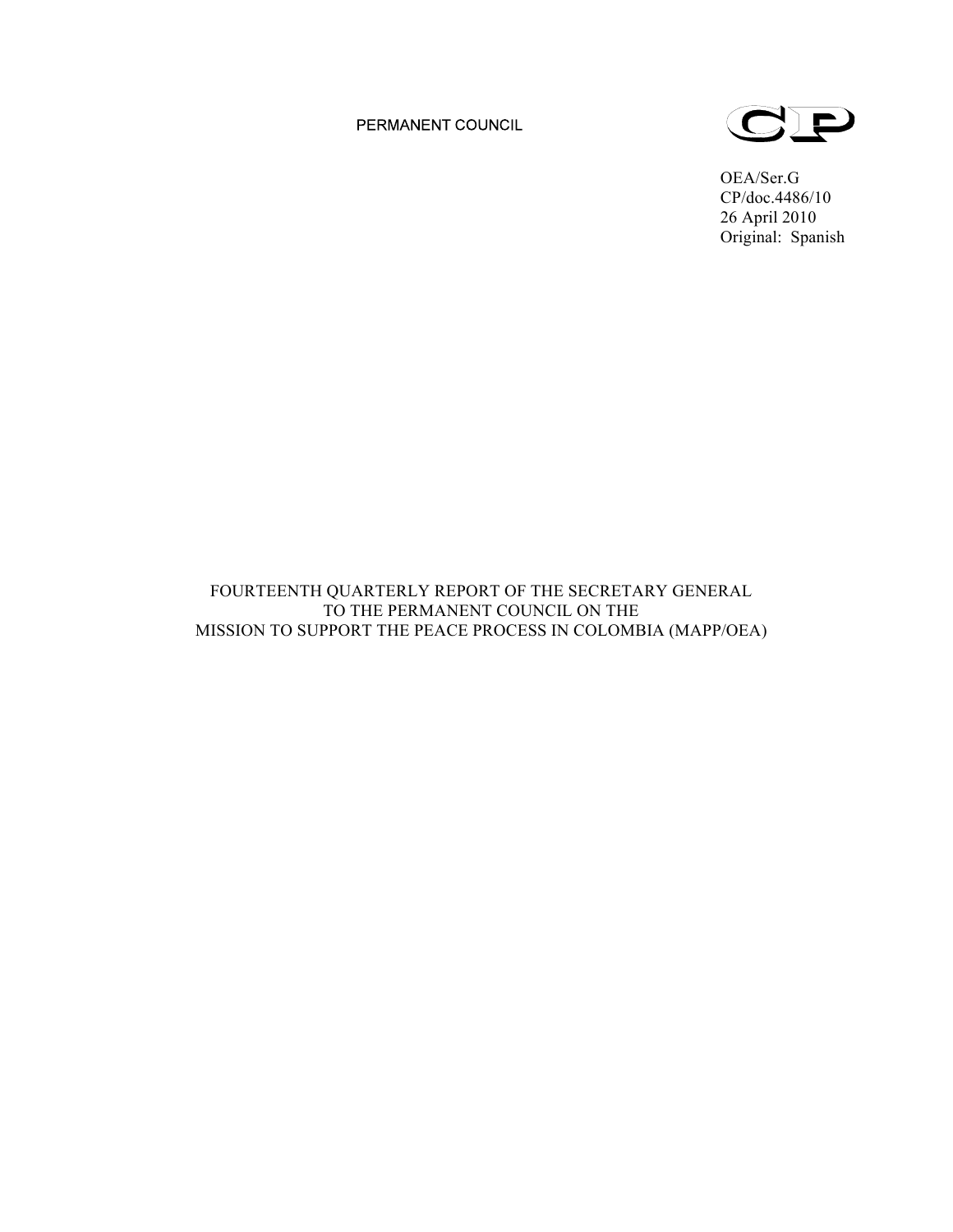## **FOURTEENTH QUARTERLY REPORT OF THE SECRETARY GENERAL TO THE PERMANENT COUNCIL ON THE MISSION TO SUPPORT THE PEACE PROCESS IN COLOMBIA (MAPP/OEA)**

This quarterly report by the Secretary General on the Mission to Support the Peace Process in Colombia is presented to the Permanent Council of the Organization of American States (OAS) in keeping with resolution CP/RES. 859 (1397/04), in which the Council resolved "to instruct the Secretary General to provide quarterly reports to the Permanent Council on the work of the MAPP/OEA and its continued ability to contribute, through its work in Colombia, to the fulfillment of the values and principles contained in the Charter of the Organization of American States and the Inter-American Democratic Charter."

## **I. GENERAL CONSIDERATIONS**

During the period covered by this report (July to December 2009), opinions and criticisms were expressed regarding the effectiveness of the Justice and Peace Law and its and enforcement. In connection with this, the Mission notes the importance of examining the results in their full dimensions and points out that this law's achievements have been of significance for thousands of people who suffered paramilitary violence.

MAPP/OEA shares the concern of certain sectors at the lack of final judgments. At the same time, it has been able to see and assist the institutional efforts and the willingness of court prosecutors and judges to make progress in this regard and to eliminate impunity.

Two and a half years into the proceedings, it is understandable and natural, in light of their unprecedented nature and size, that they are at the construction and learning stage, during which shortcomings and inadequacies have, of course, been detected. Those will have to be resolved during the enforcement process, but that demands support from all sectors.

MAPP/OEA believes that given the nature and size of the Justice and Peace process, a call should be made for all Colombians and the international community to provide support and to combine their efforts. That requires, at this consolidation phase, the maintenance of a clear, objective, and dispassionate outlook that will enable sustained progress to be made with the opportunities and possibilities offered by the prosecuting hundreds of individuals who contributed to violence in different regions of the nation's territory.

The Government's maintenance of dialogue with the former commanders and members of self-defense groups under the agreements is an important factor for peace in the country, particularly within the Justice and Peace process. That fact underscores the State's willingness to continue strengthening the peace process by facilitating mechanisms whereby the truth can be established. The Mission appreciates the change of attitude and commitment of certain representatives and demobilized members of both the former United Self-Defense Forces of Colombia (AUC) and the Guevarista Revolutionary Army (ERG) who are actively participating in the voluntary statement hearings.

At the same time, the prevention of recruitment is one of the main challenges now facing the State, requiring a broad and comprehensive national strategy. Attention is drawn to this problem,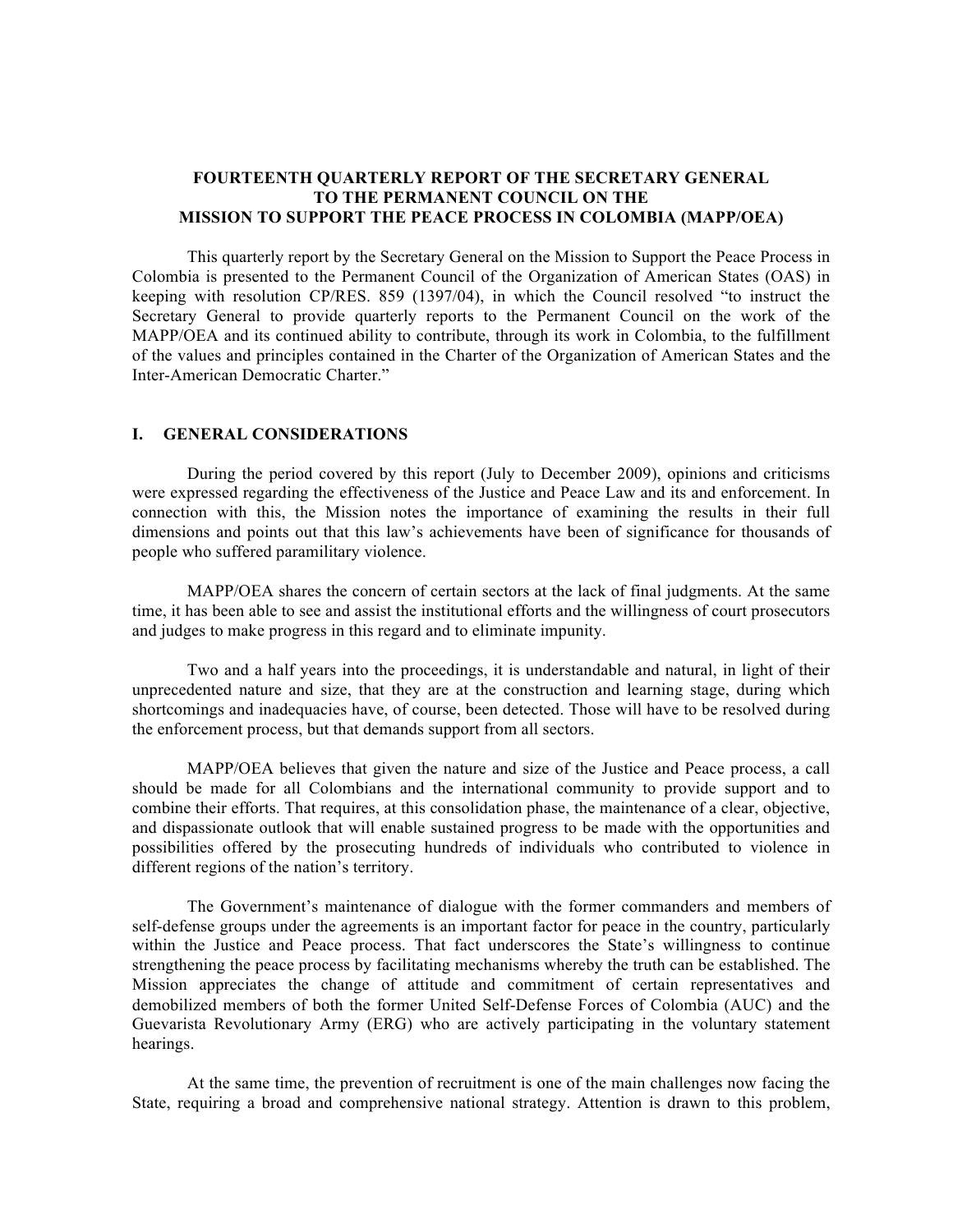which not only has an impact on law and order, but also affects the social fabric and compromises the country's future generations.

The slow progress and disarticulated structure of the pilot collective redress projects are another cause for concern. Private sector involvement, while important on account of its social dimension and the resources it can command, must be coordinated by the agencies of the State that are responsible for reparations. The Mission has seen how the disarticulated structure divides communities and confuses victims regarding the State's role in ensuring redress. The perceptions of disinformation and lack of participation by the victims in these projects, together with the lack of involvement and interest on the part of some local authorities, threatens their sustainability.

In this regard, the Inter-American Commission on Human Rights (IACHR) has expressed its concern at the lack of effective progress to date in providing compensation to the victims. It is also concerned that no progress has been made in the parliamentary discussion on a draft law regarding victims. The IACHR has emphasized that the draft law aimed at facilitating compensation will have to be accompanied by a show of social solidarity by "Colombian society with the victims of the conflict, thus enabling it, through mechanisms for consultation, follow-up, and evaluation, to be stable and lasting over time"<sup>1</sup>.

Regarding the reintegration of demobilized fighters, the Mission notes that the continued violence found in several areas hinders efforts to provide former combatants with services. The recruitment phenomenon affects them directly, and stigmatization is still found within official agencies and communities. The Mission has seen that demobilized combatants still face harassment, threats, displacement, and killings at the hands of the newly emergent structures and, in other cases, on account of personal grievances and reprisals.

The High Council for Reintegration (ACR) has achieved significant progress, allowing a large number of demobilized fighters access to services for their initial stabilization and gradual return to civilian life. Various measures are being taken to offer work alternatives, and good results have been attained in the provision of health services, psychosocial attention, and education.

In that context, and as has been stated in earlier reports, community reintegration is of paramount importance, in that the model seeks to forge new social relations based on harmonious coexistence through the use of tools to promote the joint projects and activities that benefit communities as a whole and thereby to facilitate reconciliation, peaceful coexistence, and the reintegration of demobilized combatants into their family and community groups. In spite of this progress, a larger number of demobilized fighters must sign up for community reintegration projects.

The Mission has noted with concern that in several parts of the country, actions by emergent structures and criminal gangs against the population have not ceased, and that massacres, abductions, disappearances, murders, threats, and extortion continue to take place. In addition, it has been seen that these structures directly affect community and social leaders, public officials, indigenous and Afro-Colombian populations when they pose an obstacle to the pursuit of illegal activities, and that situation fuels uncertainty and fear within communities

The government and different state institutions have adopted a series of measures in connection with this; given the complexity of the phenomenon, however, these measures will require

 <sup>1</sup> IACHR. Annual Report 2009, Chapter IV, Colombia, par. 63.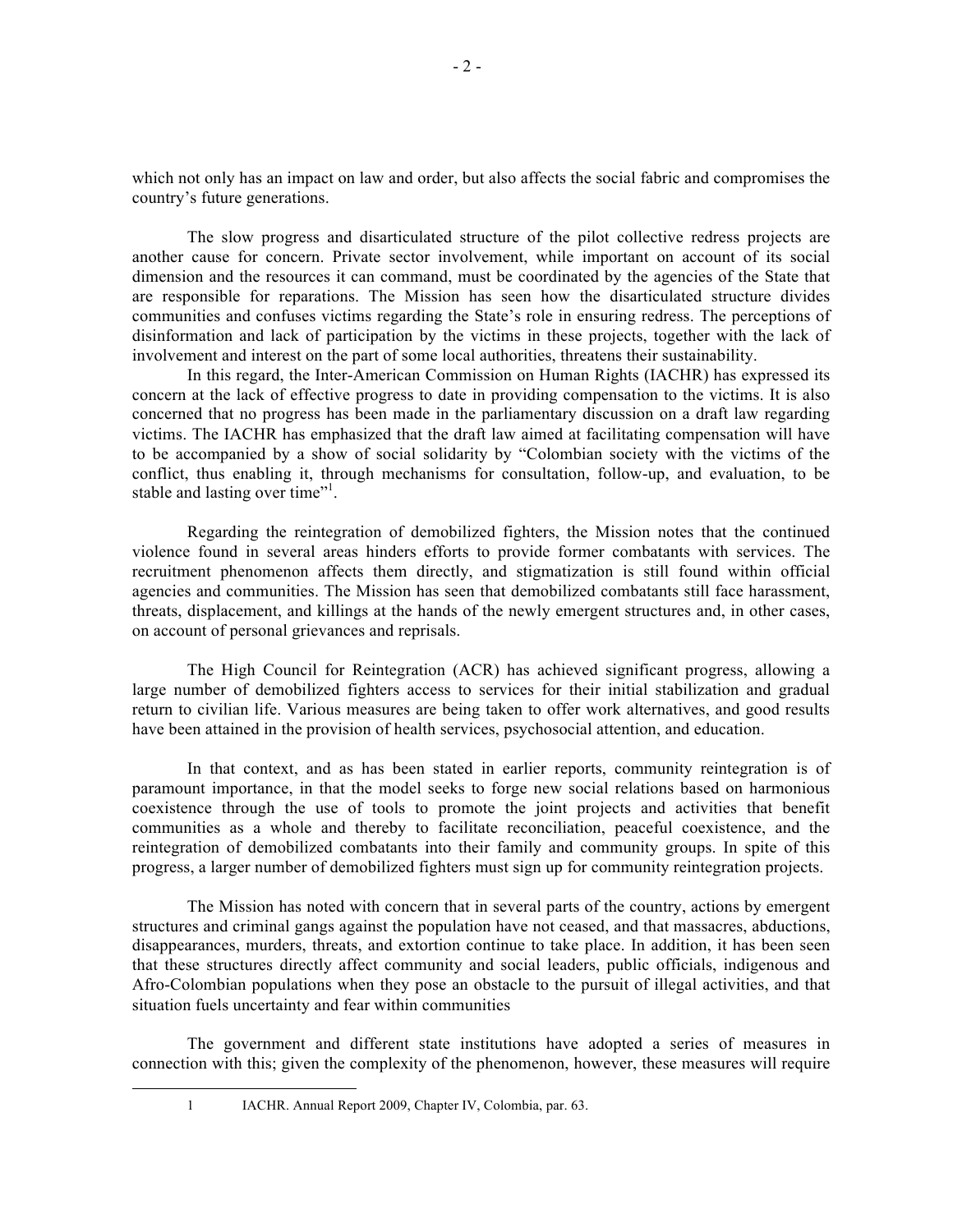greater effort, but they do represent a major step forward in tackling the emergent structures and in protecting communities. As the Mission has stated on different occasions, these new groups have a high capacity for renewal; thus, capturing their leaders does not weaken their internal structures but does fuel greater disputes within them. In addition, they are able to relocate to other areas when directly attacked by the security forces, which hinders their containment.

The Mission has seen that the United Self-Defense Forces of Colombia (AUC) have disappeared from the political stage; that is clearly a development of major importance to the country and represents a great step forward with the peace process that began in 2004. However, as was stated in the 6th Quarterly Report, some of them have reappeared: not as paramilitaries, but as criminal gangs with explicit ties to drug trafficking and other illegal activities.

There is consequently a need to build further on the achievements obtained in order to avoid, to the extent that is possible, the return of situations that could destabilize the process. To attain that, it is essential to persevere with and strengthen actions geared toward improving the security conditions in areas where the reemergence of violence has been detected; to bolster the enforcement of the Justice and Peace Law; to strengthen the community reintegration of demobilized combatants; to make further progress with victim redress; and to continue working on reconciliation.

These actions also require consolidating the State's control over its territory to gradually ensure the presence of the security forces in municipalities, extend and strengthen the presence of the entire state apparatus, and provide communities and victims with the forums for participation that they need to exercise their rights.

A complex peace process is liable to make mistakes; nevertheless, the process has been highly valuable in that it has created opportunities for Colombia to bring territory back under state institutionality and it has raised the profile of the victims, creating the conditions they need to secure access to truth, justice, and redress.

In pursuit of those goals, MAPP/OEA will concentrate and target its verification and monitoring activities in the regions, assisting communities affected by violence, providing mediation, and supporting the institutions on the road toward building peace.

## **II. MONITORING THE ENFORCEMENT OF THE JUSTICE AND PEACE LAW**

The Justice and Peace Law is undeniably one of the key pillars of the peace process and its consolidation and improvement will take time.

Its enforcement continues to yield important achievements, such as the constant increase in the numbers of registered victims; its results with exhumations and land restitutions; and its legal proceedings, which continue to make gradual progress and to evolve favorably through the judgments of the Supreme Court of Justice on the road toward guaranteeing the victims the highest international standards.

It is clear that the Supreme Court's overturning judgments does not weaken the process; on the contrary, it becomes stronger through the construction of more robust proceedings based on national and international precedent. However, work must continue, within the flexible framework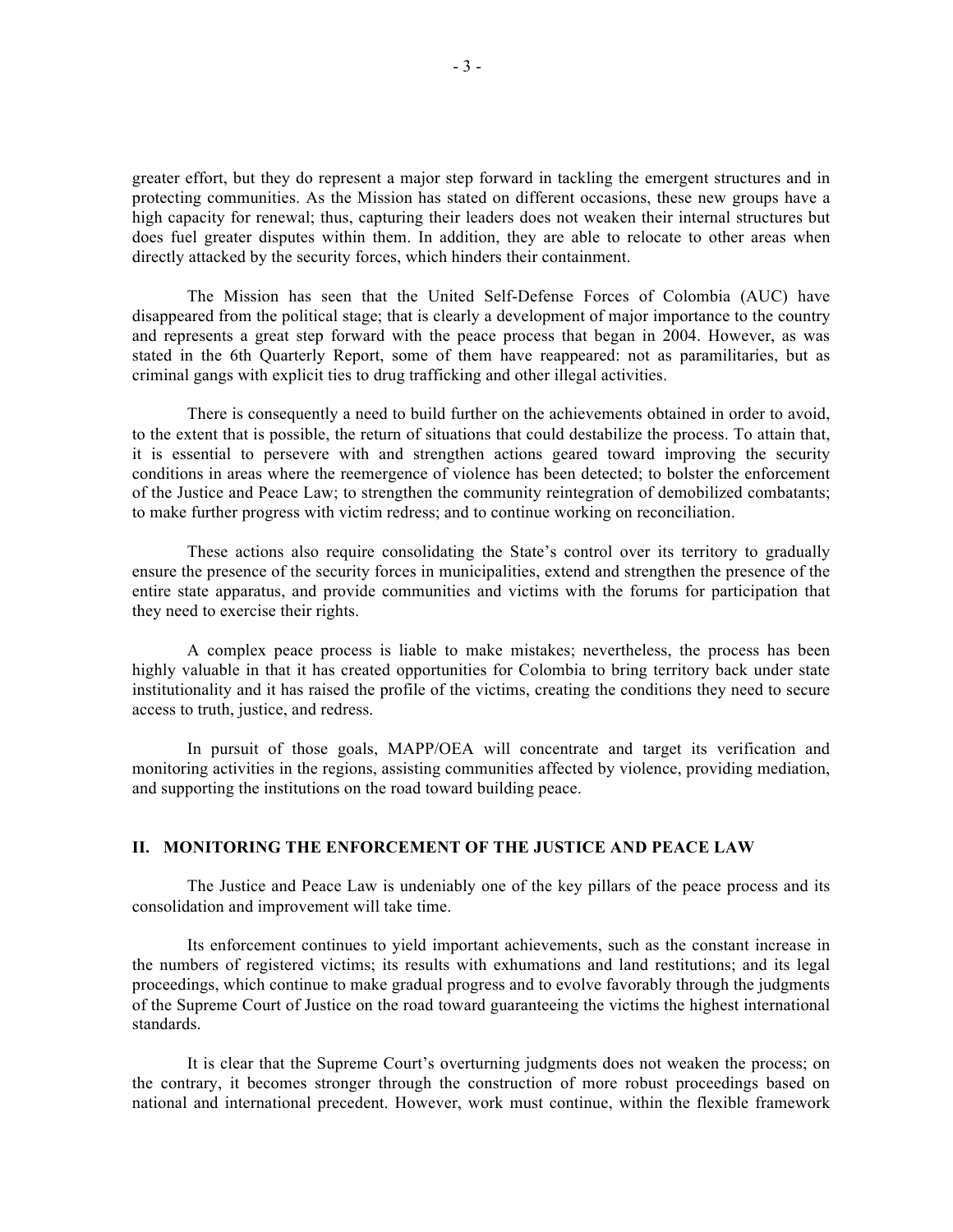required by transitional justice proceedings of this kind, on promptly identifying the legal solutions that will enable the issues highlighted by the Supreme Court to be addressed and resolved, allowing progress to be made toward more advanced stages in the process.

There is still much to be done in providing guidance, legal defense, access, and an enhanced profile for those victims who are not yet able to exercise the rights extended by the Justice and Peace Law. The Mission is also concerned about the security of victims and their legal representatives. Several of their leaders have been threatened or killed after asserting their land rights or starting to participate in the process. This is an extremely grave situation because, in addition to the crimes committed, it discourages the victims and fuels great fear among them as they see their expectations of effectively realizing their rights thwarted. One way in which this and other forms of access and empowerment for victims can be improved is by strengthening their networks, which enhances their capacity for dialogue and representation.

At the same time, while various national and international sectors engage in academic discussions on the direction taken by the Law, many Colombians are working day after day, often in extraordinary conditions, to inform victims about their rights and ensure they have access to justice. The Mission believes that constructive debate on the difficulties with enforcing the Law is important, provided that the often heroic efforts made every day to prevent impunity are not disqualified, the guilty are punished, and the victims receive appropriate redress. The Mission appreciates the efforts being made by the agencies responsible for enforcing the Law, which have displayed a committed willingness to bring about truth, justice, and redress.

#### **Personal Security**

The insecurity faced by victims, applicants, and public officials is a topic that remains of concern to the Mission. Personal security is a crosscutting prerequisite for access to Justice and Peace processes and is essential for guaranteeing the right to truth, justice, and redress.

The limited effectiveness of the Victims Protection Program, two years after its creation, is a major obstacle. Victims in different parts of the country continue to face risks because of their participation in the Justice and Peace process, their property claims, and their leadership in organizations. Threats and killings are particularly common in the regions of Urabá, Córdoba, and Chocó. Other regions with high levels of vulnerability include Bajo Cauca<sup>2</sup> (Antioquia), Huila, south Bolívar, and Sucre. In spite of the Interior Ministry's efforts to publicize the protection roadmap.<sup>3</sup> many threatened victims still lack an effective mechanism for ensuring the security of those at risk or targeted by threats.

The Mission notes the need to ensure the safety of people returning to their lands, and it condemns the murders in Córdoba of Guillermo Ramos and John Jairo Vides, who were leaders in that department's restitution processes. It also condemns the killing of Argenito Díaz, a leader of Afro-Colombian communities seeking the restitution of lands in Curvaradó and Jiguamiandó (Chocó) . Similarly, direct restitution processes also pose security risks for the victims and officials involved.

 <sup>2</sup> Early June 2009 saw the murder of Joaquín Emilio García Lopera, leader of the victims of the Mineros Bloc in Tarazá (Antioquia). As a result of this incident, it would be useful to study the security of all the leaders involved with the victims' network that is emerging in Bajo Cauca.

<sup>3</sup> The protection roadmap was established by Decree 3570 of 2007.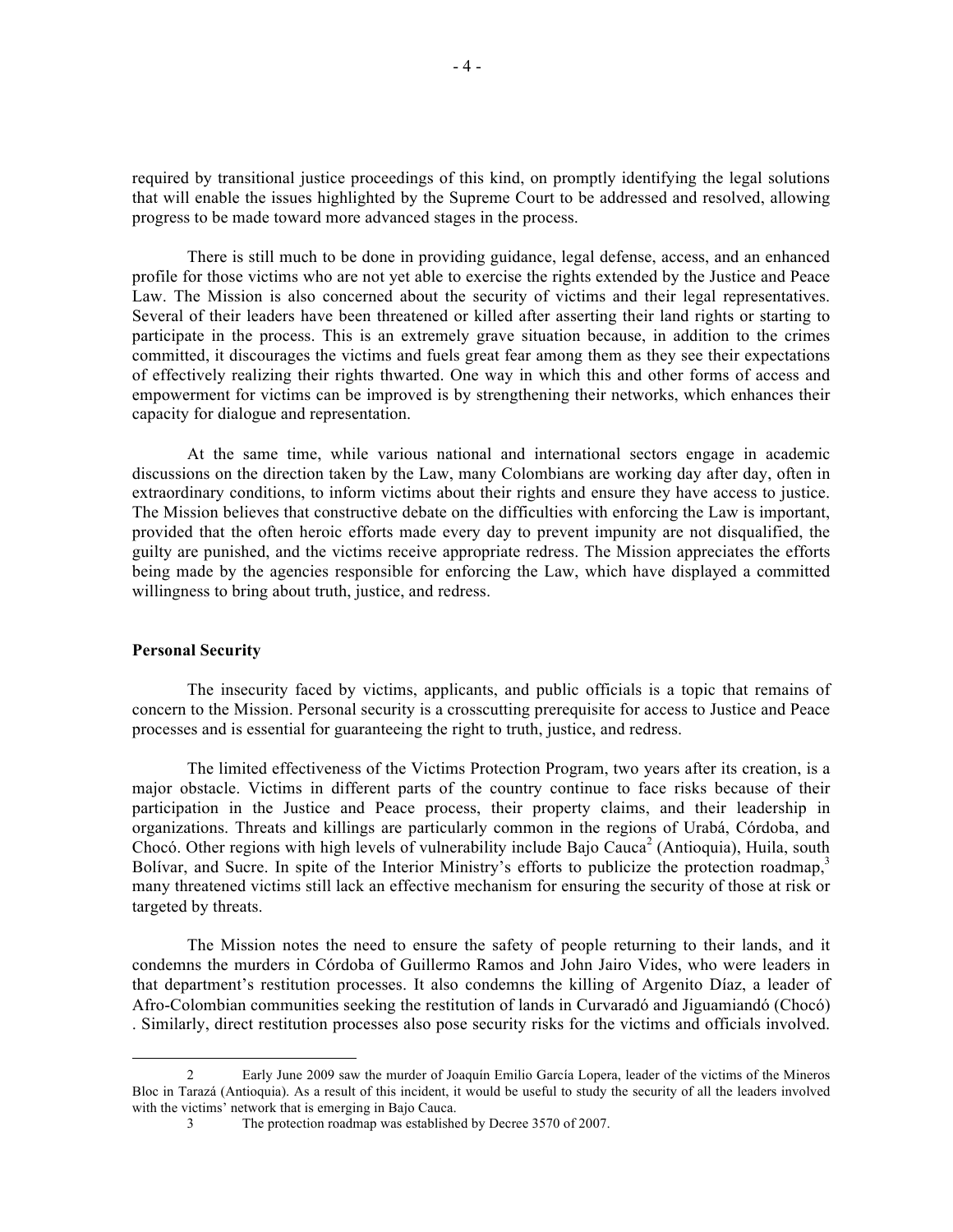In places like Barrancabermeja (Santander), most of the victims who benefited from the two direct restitutions carried out have since been displaced again. Also of concern is that in some locations, victim participation at attention events is dissuaded by the presence of emergent structures, as has occurred at Purificación in Tolima, Puerto Santander in Norte de Santander, and Nechí in Antioquia.

It is equally troubling that several of the attacks suffered by applicants, their families, and their associates have taken place at prison gates, such as happened at Bellavista and Itagüí, or inside those facilities, as was the case at the Barranquilla Model Prison.<sup>4</sup> In response to these incidents, orders were given for 70 demobilized combatants to be transferred to other prison facilities; however, the mechanisms that protect the personal security of all demobilized fighters in prison, who are confessing crimes and thus increasing their vulnerability, must be strengthened.

The Mission reiterates its concern at the June 21 murder by cyanide poisoning of Diego Martínez, aka "Daniel," former captain of the Tolima Bloc, at La Picota Prison in Bogotá.<sup>5</sup>

The lack of security for applicants and their families has interfered with the Justice and Peace process and, in addition, the attacks and killings against relatives of paramilitary chiefs extradited to the United States seriously endanger the quest for truth: because of that danger, some former commanders, such as Diego Murillo, have threatened to withdraw from the Justice and Peace process if the safety of their families is not guaranteed. This is a negative development for the victims of the blocs that those fighters commanded because, if they do not participate in the proceedings, many crimes will go unresolved. The Mission notes its concern at the December 2009 murder of the brother of Rodrigo Tovar Pupo, aka "Jorge 40," in the city of Valledupar (Cesar).

### **Judicial Rulings**

During this period, several decisions by the Supreme Court of Justice had a major impact on Justice and Peace proceedings. First of all, the conviction of Wilson Salazar Carrascal, aka "El Loro," was overturned because the Court found he had not been charged with the underlying crime, that of conspiracy. Consequently, the proceedings were returned to the indictment phase. The Supreme Court's legal reasoning for that decision was that the crime of conspiracy is vital and essential to the Justice and Peace process and so it was inadmissible for the proceedings to conclude in the absence of that offense.

In second place, the proceedings brought against Giancarlo Gutiérrez were voided. In this case, the Court found that the prosecutor's office failed to investigate the macrocriminal context, and that it fell to that investigative agency to inquire into phenomena that, in other circumstances and places, also contributed to the commission of the acts. Since Justice and Peace contains no reference to the issue of macrocriminality, MAPP/OEA facilitated meetings and dialogue in order to create an interconnected information process between the judicature and the National Justice and Peace Prosecution Unit (UNFJP) to enable the two to discuss positions and clear up their uncertainties.

 <sup>4</sup> Three attacks have been identified: (1) On August 14, outside Itagui prison, shots were fired at a female attorney representing demobilized combatants from the Central Bolívar Bloc and at the wife of one of the inmates. (2) On July 19, at the gates of Bellavista prison, Mrs. Diana Ester Coronado Ramos, the wife of Calima Bloc demobilized combatant José Pérez Jiménez, was killed. (3) In late May, a person visiting Elkin Casarubio, aka "El Cura," was killed upon leaving the prison.

<sup>5</sup> Forensic report.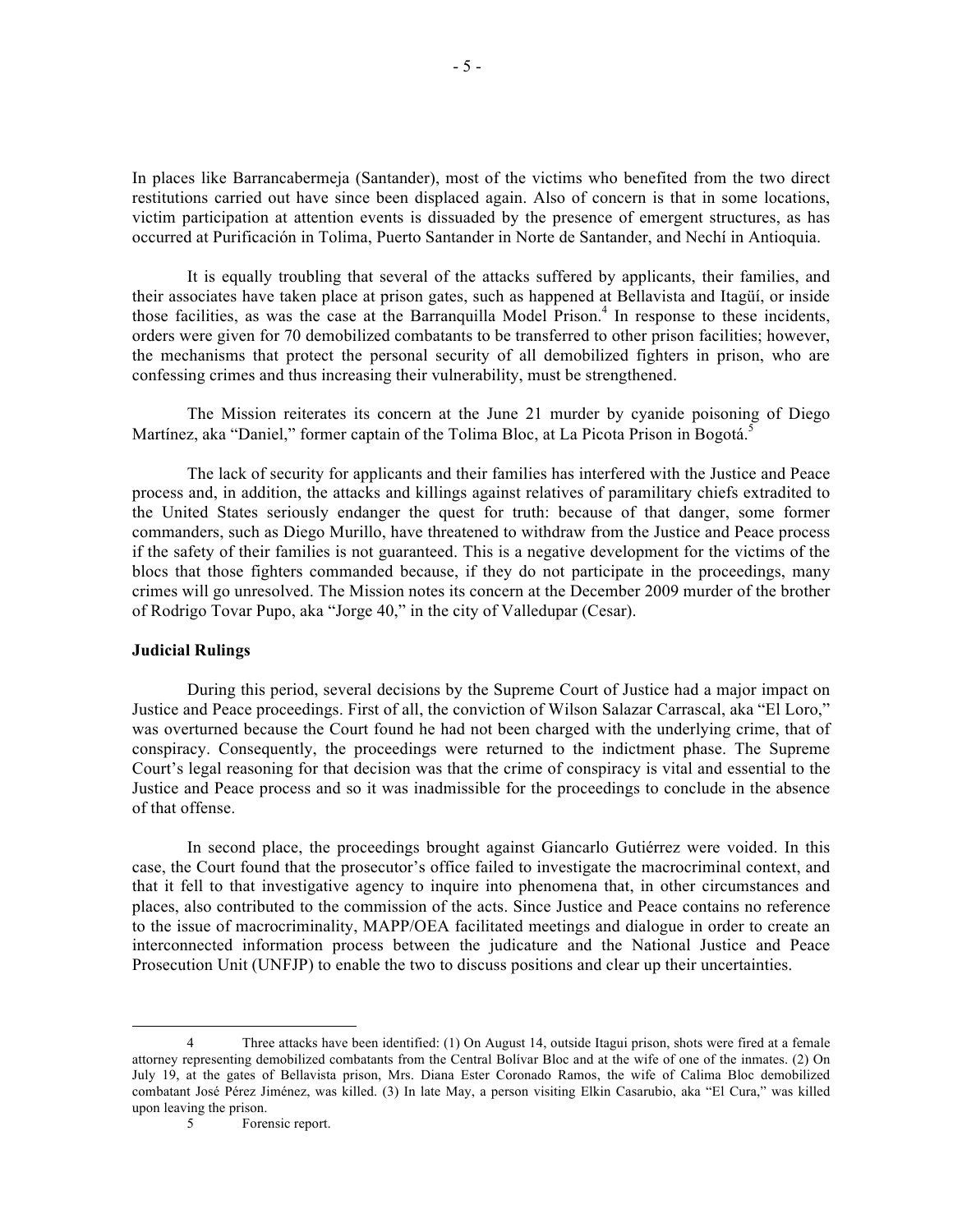Third, in a ruling resolving a filing lodged by the prosecutor's office in the case of former paramilitary leader Edilberto de Jesús Cañas Chavarriaga, the Supreme Court of Justice revised its position and concluded that while it would be ideal for each applicant "to be charged with and convicted of all his criminal acts," in practice it was unlikely that that could happen in all cases. In its December 2009 ruling, the Supreme Court argued that "only if we accept partial charges will we make progress with a historical process that is already full of difficult investigations and findings."

Finally, in another ruling, the Court halted the extradition of demobilized combatant Edgar Medina Flórez, arguing that to extradite him would undermine the spirit of the Justice and Peace Law, ignore the rights of the victims, and affect the operation of the administration of justice. That ruling has been seen as having the potential to halt the extraditions because it sets a binding precedent.

The Mission believes that these rulings by the Supreme Court are important in indicating the course the Law will take and that, in spite of the reactions they may provoke, they are essential to the process. The impact they have had must be taken into account, however, since many Justice and Peace officials and victims see redress as a distant possibility. They also impose an additional investigative burden on the prosecutor's office, which is already facing operational difficulties. This has also led to a reduction in the number of voluntary statement hearings, causing delays in the proceedings and directly affecting the victims' access to their rights.

### **Voluntary Statement Hearings and Judicial Proceedings**

As of December 2009, there were 3,710 applicants under the Justice and Peace Law, many of whom had not been ratified, while others were fugitives from justice, reluctant, or had died. The Mission calls for an acceleration of the mechanisms for clearing up the database in order to determine the real number of applicants in the process and to avoid creating false expectations among the victims.

A total of 726 voluntary statement hearings are underway. Significantly, the voluntary statement hearings of the eight demobilized fighters of the Guevarista Revolutionary Army (ERG) – reported as applicants when the previous report was issued – have begun.

The applicants' participation in voluntary statement hearings has revealed the whereabouts of a large number of bodies. As of December 2009 and, on the basis of the information mostly provided by demobilized fighters, the prosecutor's office has exhumed 2,901 sets of human remains, found in 2,388 graves located in different regions of Colombia; of the remains found, 606 bodies have been preliminarily identified (with DNA samples), 900 have been identified in full, and 786 have been returned to their families.<sup>6</sup> Most of the bodies have been exhumed in the departments of Antioquia, Magdalena, Cesar, Putumayo, and Córdoba.

Although much progress has been made, major challenges still remain – such as locating mass graves in areas where illegal armed groups operate, identifying remains that have decayed after being in the ground, and the problems of locating the families of the disappeared after the DNA information has been obtained. In spite of this, the Mission notes its particular recognition of the efforts of the National Justice and Peace Prosecution Unit which, through its Exhumations Sub-unit, has helped establish the truth and assist the grieving process of victims and their next-of-kin.

 <sup>6</sup> Figures from the Justice and Peace Information System as of December 31, 2009.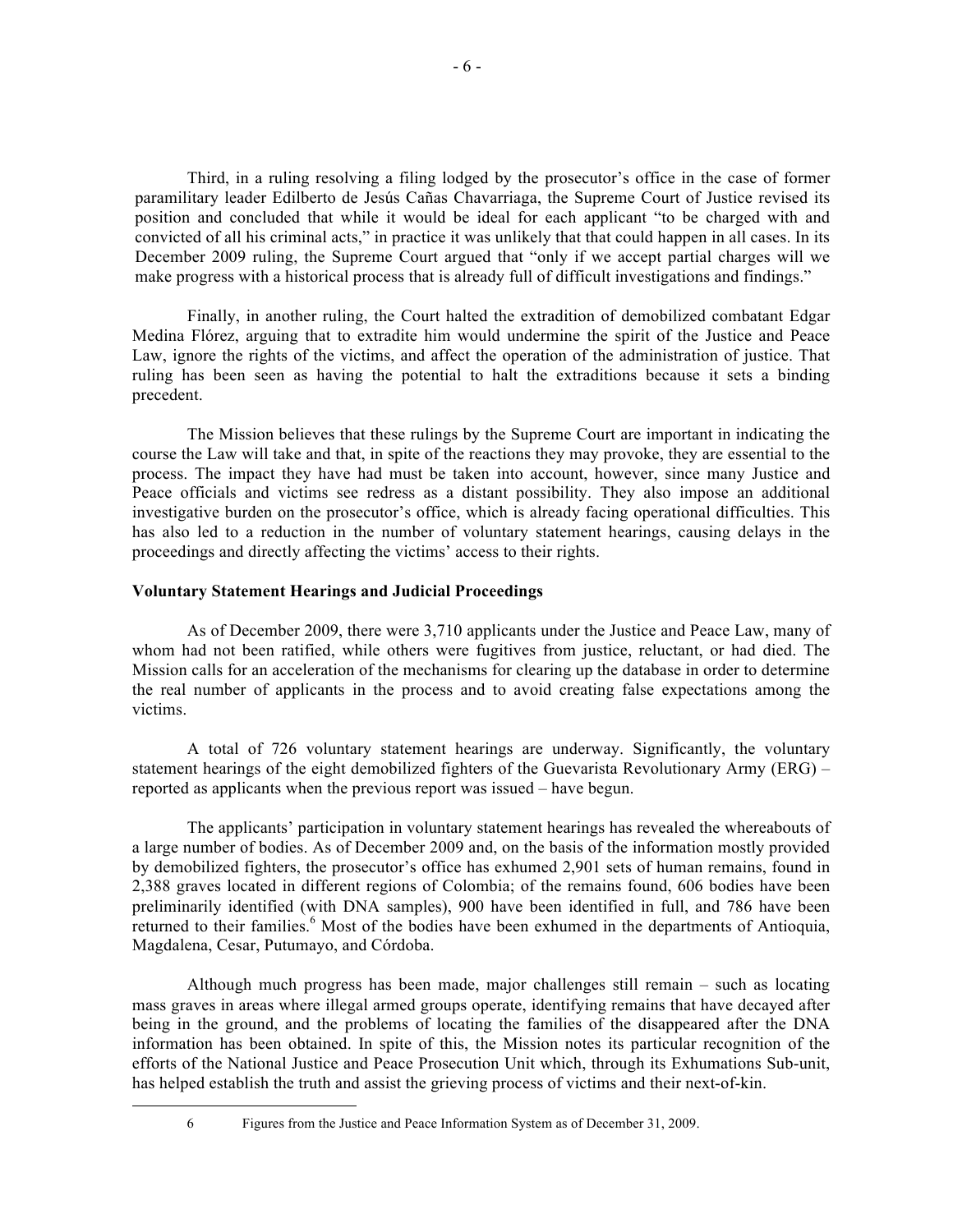The Mission acknowledges that in some areas of the country, victims are unlikely to discover the truth because the combatants who operated in those regions have died or have not registered as applicants; we therefore recommend studying the applications of certain demobilized fighters who promised the authorities they would help reconstruct the truth if they were included in the process. At the same time, it is essential that the criteria for applying for the Law's provisions be determined and standardized.

Regarding the call made in the 11th Quarterly Report for clarification of the recruitment of minors by former AUC members and "the small number of children who had lost contact with their families who were brought to the ICBF by the former self-defense forces during the demobilizations," the Mission appreciates the fact that, as a part of the Justice and Peace process, 2,824 cases of that crime have been revealed; this is the result of the systematic investigation and verification efforts of the prosecutor's office and the organization of joint voluntary statement hearings, which are specifically intended to allow applicants to confess cases and situations involving the recruitment of minors. Noteworthy in this regard are the statements that have been given by demobilized members of the Élmer Cárdenas Bloc, the Campesino Self-defense of Magdalena Medio, the Tayrona Resistance Front, the Central Bolívar Bloc, the William Rivas Front, and others. The progressive increase in the number of confessions offers more victims the possibility of access to truth and redress, while the children who were recruited can have their rights restored. Toward this end, the Mission will continue to support the initiatives of the High Commissioner for Peace and the National Justice and Peace Prosecution Unit to identify those minor-aged children who were not separated from their families when demobilization took place.

MAPP/OEA applauds the Justice and Peace Prosecution Office's achievements with interinstitutional coordination, which have translated into victim attention events that offer truly comprehensive attention involving all the agencies with responsibilities under the Law. This model has been seen in the city of Medellín (Antioquia) and in Bolívar department. In this regard, mention should be made of the proactive attitude of the institutions and the commitment shown by the authorities in Antioquia. In Medellín, the municipal government signed an agreement with the prosecutor's office that will allow the creation of a group charged with locating the disappeared in the city. In addition, joint activities have been organized between the Justice and Peace Prosecution Office's Exhumations Unit, the Mothers of La Candelaria, and other victims in Urabá and Magdalena Medio.

Similarly, mention must be made of the improvements made to the UNFJP's human resources. From having six prosecutors in 2006, it now has 59 full prosecutors, more than 100 support prosecutors, and more than a thousand investigators. Although the increase is considerable, on average each Justice and Peace investigator has a case load of 240 individual incidents to be verified and triangulated.

The Mission would like to make special mention of the victim attention event and retransmission of voluntary statements held during November in Domingueka, a newly founded settlement of the Kogui community in the municipality of Dibulla, La Guajira. This is a highly significant step forward, given the Kogui people's initial resistance to the Justice and Peace process.

### **Land Restitution**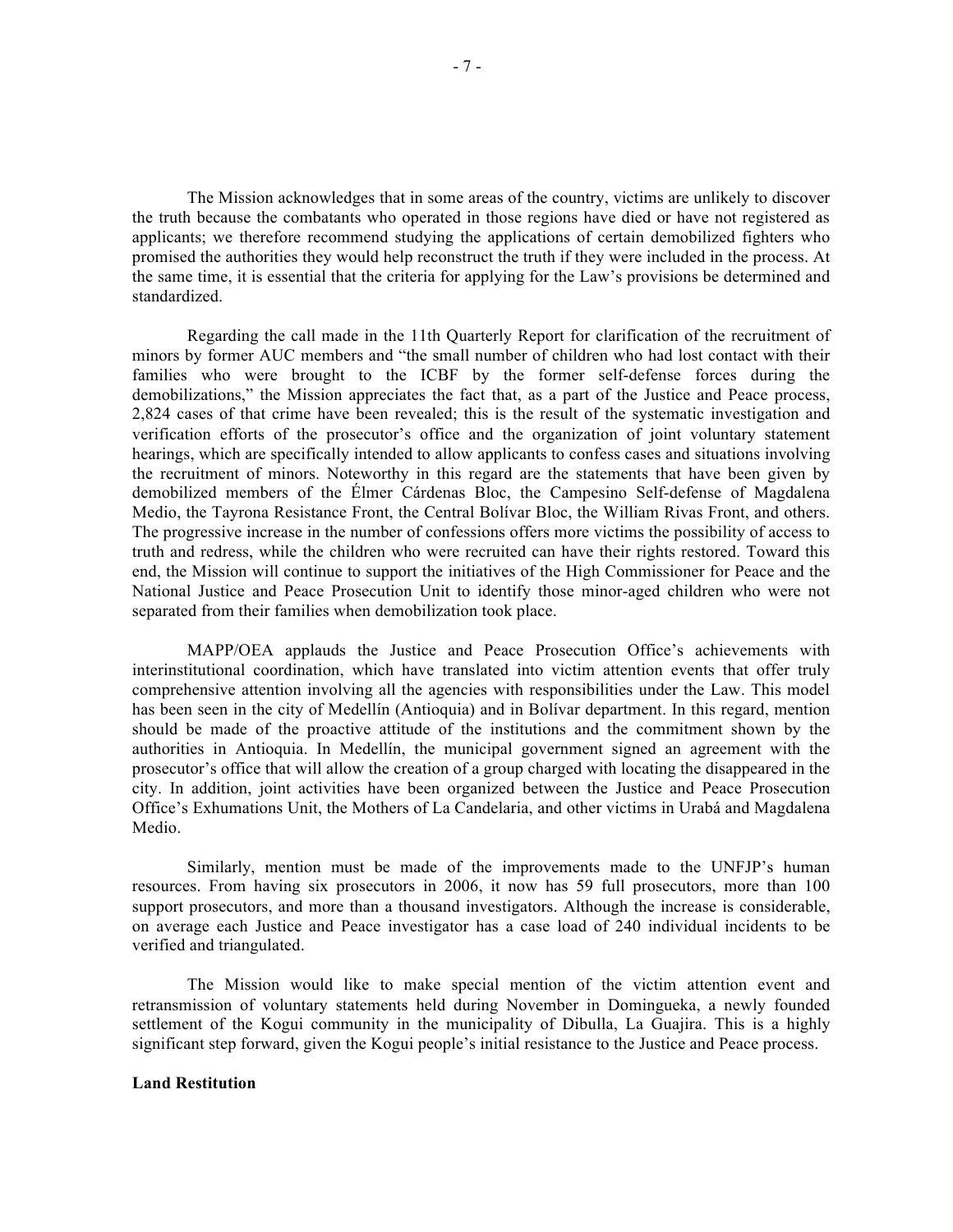One of the most important tasks underway under the Justice and Peace process is that of restoring the lands and homes of displaced people, together with the security and economic stabilization that must be assured in the areas to which they return. Thus, since June, work has been ongoing on the implementation of the first restitution roadmap of the Turbo pilot project, in the Urabá subregion of Antioquia, in the districts of La Teca, Calle Larga, Nueva Unión, and California. The goal of this project is to hand over land to the victims, with title deeds, and assist the institutional monitoring of their full enjoyment of that right.

This pilot project is an example of the resolve and commitment of the community and of the agencies involved. As the project progressed successfully, other institutions and international cooperation agencies joined in with it. The project enabled 401 plots with collective land protection to be established, covering 2,992 hectares belonging to a total of 458 owners, with 279 occupants and 142 holders. After restoring the ownership of 105 families, work continues to return plots to another 79 families, through the roadmaps for occupants who were dispossessed of their holdings and for those who have been awarded land. As of December 2009, 654 hectares had been returned to 133 families as a result of this pilot effort.

Similarly positive is the creation of Regional Property Restitution Commissions in Antioquia, Bolívar, Bogotá, and Bucaramanga (Santander) by the National Redress and Reconciliation Commission (CNRR), with an additional ten commissions expected to be set up in the near future.

In other regions of the country, direct restitutions are taking place under the oversight of the Justice and Peace Prosecution Office; this is the case in the departments of Meta (in San Martín), Magdalena (in the city of Santa Marta), and Cesar (San Martín), by the former leaders of the Heroes of Llano, Tayrona Resistance, and Victors of Arauca blocs, respectively.

#### **Reparations**

To date, 32 applicants have handed over 5,539 properties listed on 70 deeds of the Victims Redress Fund (FRV); However, the amount collected totals only \$8,795,968,662 COP, which is insufficient to cover the redress owed to the victims. The poor and ruinous state of some properties is also a cause for concern.

The Mission monitored the electronic auction, organized by Social Action for redress purposes, of 16 properties surrendered to Justice and Peace by seven applicants. However, in spite of the government's considerable economic investment in guided visits, meetings, and publicity, no bids for these properties were received from either private citizens or associations. The public auction sought to gather at least 12,200 million pesos (US\$5.8 million) for the Victims Redress Fund. According to Law 975, if the sale of the properties failed to yield the funds, the money for the victims' redress would have to come from the national budget.

As of October 6, 2009, 269,781 redress request forms had been processed through administrative channels. The Program had funds of 200 billion pesos for 10,000 victims and family members. Three distributions of funds took place in 2009: Popayán in Cauca (300 victims), Medellín and Apartadó in Antioquia (521 victims), and Montería in Córdoba (279 victims). However, the victims are still unclear about how to interpret this redress. On occasions economic compensation is seen as adequate redress, forgetting that the comprehensive redress provided for in Law 975 includes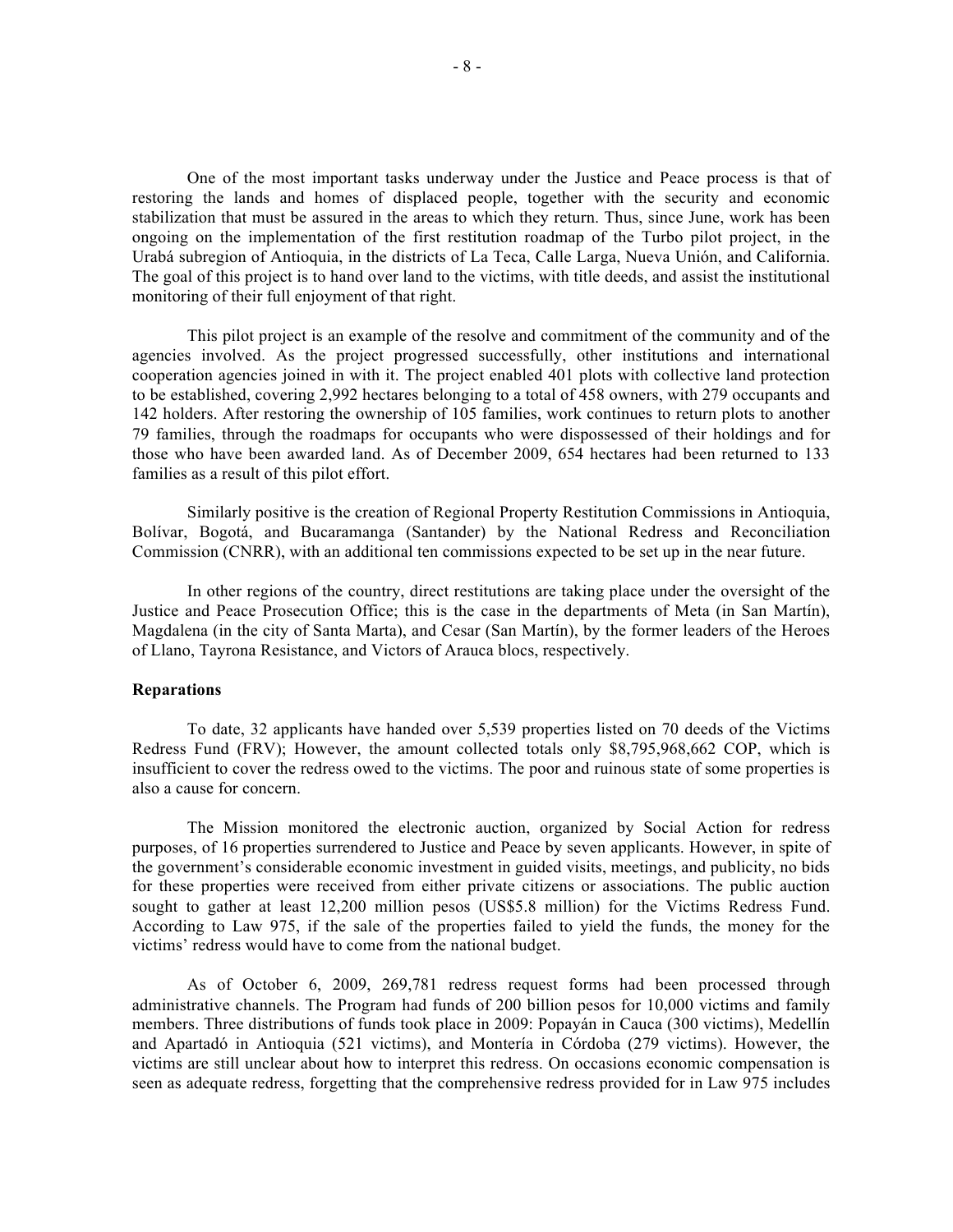restoration, rehabilitation, and the implementation of measures of satisfaction and guarantees of nonrepetition, in addition to economic reparations.

#### **Victim Access**

To date, 280,420 victims have registered with the process provided by the Justice and Peace Law.<sup>7</sup> It should be noted that of the more than 24,000 incidents described in voluntary statement hearings, fewer than 10% have been brought before the regular courts; at the same time, it is clear that as a result of the confessions given under the Justice and Peace process, more than 20,000 victims could receive reparations and the incidents whereby they were made victims could be cleared up.

Although the retransmission of both voluntary statement hearings and court hearings poses several challenges, it remains an ideal way to ensure that victims participate in judicial proceedings. In spite of the interinstitutional coordination efforts (CNRR, UNFJP, Magistrature of Justice and Peace, GTZ, Ombudsman's office, and MAPP/OEA), technical problems continue to hamper the full implementation of this mechanism.<sup>8</sup>

In addition, given the large number of voluntary statement hearings, the ability of the psychologists to assist the victims at those proceedings has been surpassed. The capacity of both the CNRR and the prosecutor's office to provide psychosocial attention must be strengthened, in order to ensure that the victims are assisted during the difficult times when they hear the applicants' narratives.

During this period, the Mission assisted with more than 76 victim attention events throughout the country. That was a major milestone and a source of motivation to continue strengthening the regional presence of the agencies responsible. However, the month of August saw the first attention event that had to be suspended due to a total absence of victims; that incident took place in Arauca (Arauca). The failure of the victims to turn up might have been caused by their embryonic organization in the department, the public's mistrust of officialdom, and the presence of illegal groups.

In ensuring access by indigenous and Afro-Colombian populations, the Mission places a high priority on paying due attention to their culture and context; for that reason, it has conducted a diagnostic study on those communities' specific access to the Justice and Peace and collective redress processes. Among its main conclusions, it emphasized the need for access by collective subjects, and for progress in recovering the memory of those peoples from their own traditional perspectives.

MAPP/OEA again calls attention to reports of improper actions on the part of private lawyers. Authorities in the departments of Sucre, Córdoba, Bolívar, Meta, Guaviare, and Atlántico have noted their concern at powers of attorney, signed by displaced persons on behalf of their

 <sup>7</sup> Figures from the Interinstitutional Justice and Peace Committee as of October 31, 2009.

<sup>8</sup> One such case occurred in María la Baja, in Bolívar department, where technical problems in Barranquilla prevented the participation of more than 60 people who had come to attend the hearing. Other problems arose in Capitanejo and Málaga (Santander), in Tumaco (Nariño), and in Aguachica (Cesar).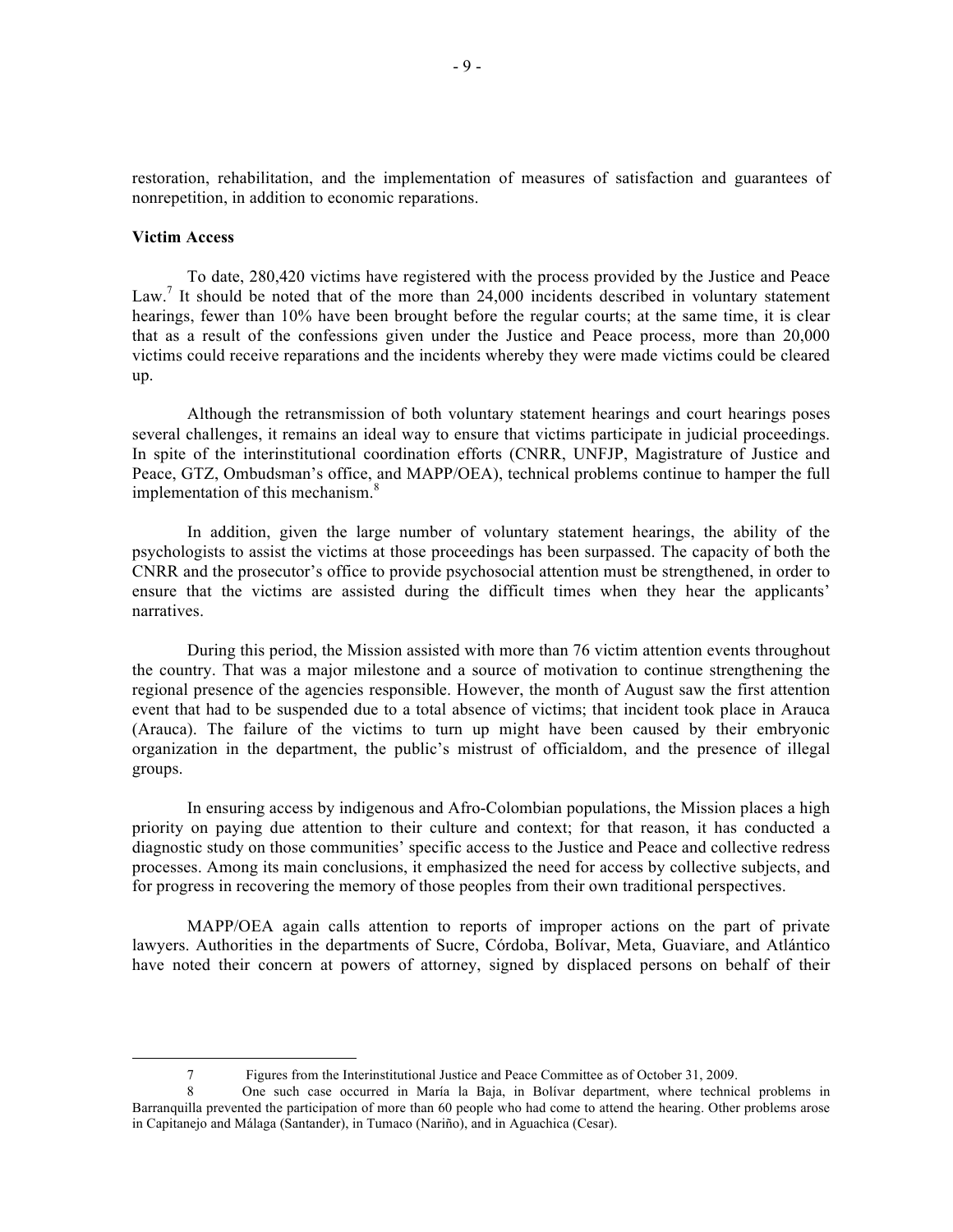lawyers to process administrative redress claims, which set professional fees at the level of 20% of the redress amount.<sup>9</sup>

In spite of the great efforts made by the agencies responsible for enforcing the Justice and Peace Law, their human, physical, and financial resources are still insufficient. Nevertheless, the Mission commends the work of the Office of the People's Defender which, in an attempt to overcome the shortcomings in judicial representation, has launched such initiatives as document collection days, hiring lawyers to perform verifications, and actions intended to improve communications channels between victims and the officials tasked with their defense, as is the case in northern Tolima and Caldas.

In addition, thanks to support from international cooperation agencies, the Office of the People's Defender has increased the number of public defenders for the Justice and Peace process to 60, which could serve to reduce the average number of victims represented by each defender. Continued support must be given to the Defender's Office so gradual increases can continue to be made to the numbers of public defenders, thus improving the legal assistance extended to victims in the Justice and Peace process.

The Mission reacts positively to the opportunities for institutional ties created by the Interinstitutional Justice and Peace Panels in cities including Pasto (Nariño), Cali (Valle del Cauca), Barranquilla (Atlántico), Sincelejo (Sucre), and Popayán (Cauca). It believes, however, that progress must continue with improving communications channels and ties between the different institutions, in order to avoid duplicating efforts and to increase their capacity for response.

In some regions – such as Magdalena Medio, south Bolívar, Putumayo, Antioquia, and Arauca – the lack of coordination between the different agencies involved with victim attention events leads to a surfeit of formalities and forms to be filled in, creating confusion and a feeling of institutional exhaustion among the victims.

The work of the CNRR in preparing two high-impact draft documents is particularly noteworthy. The first of these is a CONPES document that provides a roadmap for comprehensive victim redress, focused on developing regulatory frameworks for expanding future rehabilitation actions for individuals affected by the conflict; the second is a unified document for land restitutions.

The Mission commends the Supreme Court for accepting the creation of a magistrateambassador in the United States to serve as a "judicial bridge," keeping the dialogue between the U.S. and Colombian justice systems open in order to facilitate matters related to the extradited former paramilitaries.

Last December, the Mission visited Northern Neck Jail (Virginia), Central Virginia Jail (Virginia), and the Metropolitan Correctional Center (New York), in order to hear the views and demands of the extradited former self-defense leaders regarding their involvement in the Justice and Peace process and to invite them to continue participating in it, in order to safeguard the victims' rights to truth, justice and redress. The main claims expressed were related to the security of their families and the creation of conditions that would allow them to participate in voluntary statement

 <sup>9</sup> Such irregularities have been reported in Falán (Tolima), Arauca (Arauca), La Palma (Cundinamarca), Gigante and Pitalito (Huila), Dagua in Valle del Cauca (La Esmeralda and Santa María districts), and the department of Caquetá.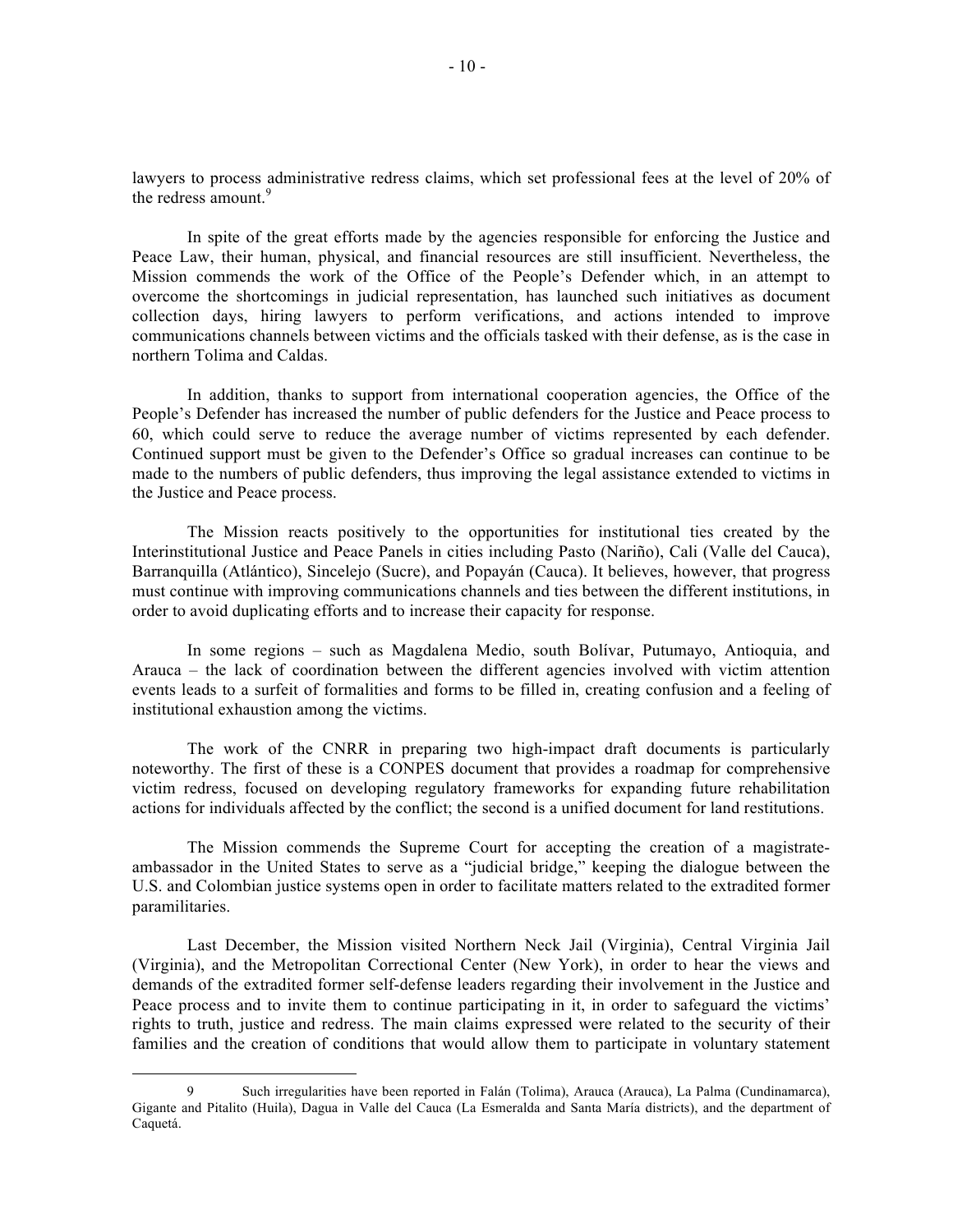hearings. In this regard, the Mission recommends holding group hearings, using teleconferencing, in order to help reveal the truth.

The Mission has stated on various occasions that a transitional process demands exceptional provisions in almost all areas, including that of imprisonment. The transfer of the inmates from Urrá Prison to other facilities discouraged many detainees, who doubt the legal security of their imprisonment. MAPP/OEA suggests that INPEC specifically designate penitentiaries and prison blocks for the Justice and Peace process.

Another cause for concern is the transfers of extradited self-defense leaders to other prisons in the United States, which in some cases has hampered scheduled Justice and Peace formalities. This situation has affected Salvatore Mancuso, Carlos Mario Jiménez Naranjo aka "Macaco," Miguel Angel Mejía Munera aka "Mellizo," Rodrigo Tovar Pupo aka "Jorge 40," and Juan Carlos Sierra, aka "El Tuso," who were being held at the Washington maximum security prison and were taken to a prison in Virginia, and Guillermo Perez Alzate aka "Pablo Sevillano" and Ramiro Vanoy aka "Cuco Vanoy," who were transferred from Miami to Atlanta.

## **III. REINTEGRATION AND PREVENTION OF RECRUITMENT**

The actions of the High Council for Reintegration in implementing the National Reintegration Policy and its specific programs remain robust and continue to yield positive results. Progress has been made in areas including internal evaluation mechanisms and providing participants with information on the program.

The commitment to the reintegration process of some private-sector companies has also been noteworthy. The Social Responsibility Management Area has been key in promoting the economic reintegration of participants, with particular emphasis being placed on citizen training. Between 2007 and September 2009, 51 institutions and 7,545 participants were involved.<sup>10</sup>

The Time Bank currently has the participation of  $606$  actual donors<sup>11</sup> who have donated 6,013 hours, benefiting 15,731 people (from 2007 to September 2009). Using talks, workshops, and conferences, this initiative aims to provide participants, their families, and the community with advice and psychosocial attention. During 2009 there was a notable increase in the advice given to participants on job training and strengthening business plans, education, and legal and administrative  $\alpha$ dvice.<sup>12</sup>

The launch of the Education for Peace Fund  $(EDUPAZ)^{13}$  in October 2009 is a significant step forward that encourages access to higher education among individuals involved in reintegration processes, victims of violence, vulnerable populations, host communities, and tobacco-growing communities in nine departments. Initiatives of this kind – supported by the ACR, USAID/IOM, and

 <sup>10</sup> Over that same period, and as a results of the work of the Social Responsibility Management Area, 4,399 families and 1,538,913 individuals were involved.

<sup>11</sup> These actual donors, taken as meaning professionals, include both individual and corporate donations.

<sup>12</sup> During 2009, psychosocial attention accounted for 80% of the Time Bank's donations to families, and the 50% donated to the community was focused on awareness-raising by publicizing the services offered by the ACR.

<sup>13</sup> EDUPAZ is a scholarship and higher education fund specially designed to consolidate peace in Colombia. The fund is intended to help the initiative's beneficiaries secure access to technical, technological, and university studies.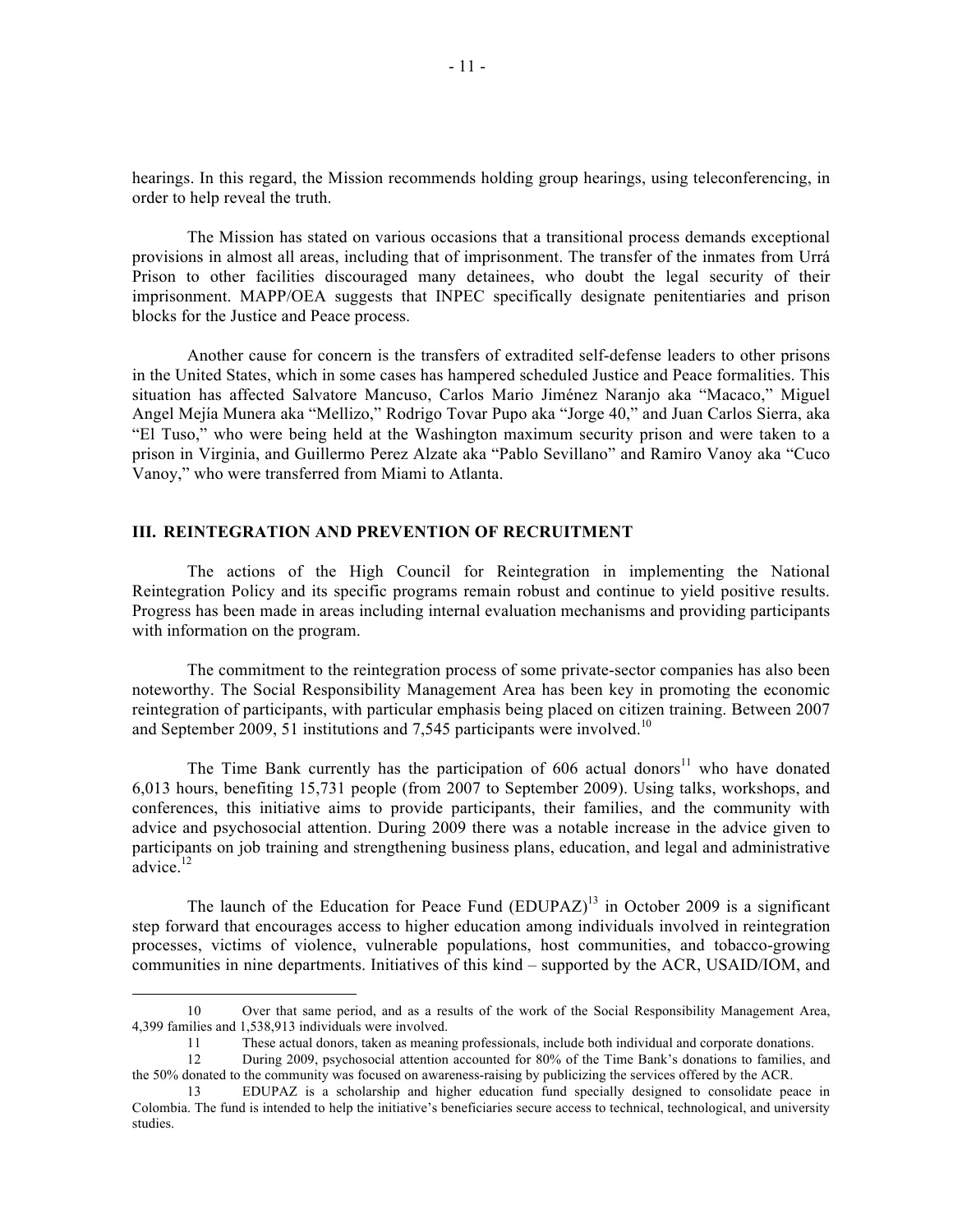the private sector, initially represented by Coltabaco – are expected to create greater educational and work opportunities for demobilized combatants.

Although the impact of the social responsibility initiatives is not very large in terms of their figures, the Mission notes that they seek to bring about a cultural change in terms of cooperation and responsibility in the country, and that although this is a long-term process, it is growing and has a solid foundation that, over time, will be joined by other sectors.

Another major step forward was the implementation, in the first months of the year, of the new Psychosocial Attention Model,<sup>14</sup> which emerged following an evaluation of how the earlier model was being implemented. Its aim is to develop and strengthen the participants' skills in four areas: (a) assertive relations,<sup>15</sup> (b) nonviolent conflict resolution,<sup>16</sup> (c) responsibility,<sup>17</sup> and (d) projection and orientation toward achievement.<sup>18</sup>

The Model provides for the organization of workshops,<sup>19</sup> family and community activities,<sup>20</sup> individual counseling sessions,<sup>21</sup> and household visits<sup>22</sup> with each of the participants. One of the noteworthy factors is that the ACR offers an evaluation mechanism that seeks to organize the information on each of the participants and their attention roadmaps, in order to conduct follow-up of their skills and define, on a six-monthly basis, the reintegration roadmap of each demobilized combatant.

The Mission gave the ACR a study containing the results of the Focus Groups on the participants' perceptions and expectations regarding psychosocial assistance. This exercise yielded information that enabled certain aspects of the official offerings to be discussed directly with the beneficiaries and, on that basis, to analyze whether the program needed adjustments or changes.

 <sup>14</sup> Note that this New Model is internal in nature, and the document describing it in detail is not a public document. It is a working tool for psychosocial professionals.

<sup>15</sup> According to the High Council, this is the ability to identify, establish, and maintain constructive relations, respecting one's own integrity and that of others, with law-abiding individuals.

<sup>16</sup> The ability to identify and analyze problems, the persons involved, remedies, and possible strategies for resolving conflicts, with one's self and with others, in a nonviolent fashion.

<sup>17</sup> The ability to recognize and exercise rights and duties.

<sup>18</sup> The ability to make decisions and take actions to attain personal goals in context.<br>19 A meeting space for participants and the psychosocial professional which essen

A meeting space for participants and the psychosocial professional which essentially seeks to use reallife activities to create an experience regarding a specific topic or goal; a workshop is an opportunity for shared construction that must take on board the principles of the experiential methodology (thinking, feeling, and acting).

<sup>20</sup> Meeting spaces, with either families or the community, which pursue shared construction supported by the experiences of others who are not participants in the reintegration program but who are involved in the participants' process. Family and community activities also involve the principles of thinking, feeling, and acting.

<sup>21</sup> Counseling sessions are one-on-one meetings at which the psychosocial professional pursues a specific activity with the participant, seeking personal reflection; counseling sessions can deal with individual issues that cannot be seen or placed in context through other activities. Counseling sessions are also provided at the request of participants or their families, when faced with situations that create conflicts or concerns. Counseling sessions do not provide clinical attention, for which the referral process exists. As in the other processes, counseling sessions must at all times work for the participant's reflection and construction through the experiential methodology.

<sup>22</sup> Home visits are a way to obtain information on the participants' socio-family circumstances and, in addition, to appreciate the context in which they live. In many cases, participants live not only with their families, but also with friends; on occasions, they live alone. Consequently, home visits provide an opportunity for psychosocial professionals to work with them individually on strengthening their skill sets and support networks. During these visits, the psychosocial practitioner must carry out a series of specific activities that, like all the others, are based on thinking, feeling, and acting.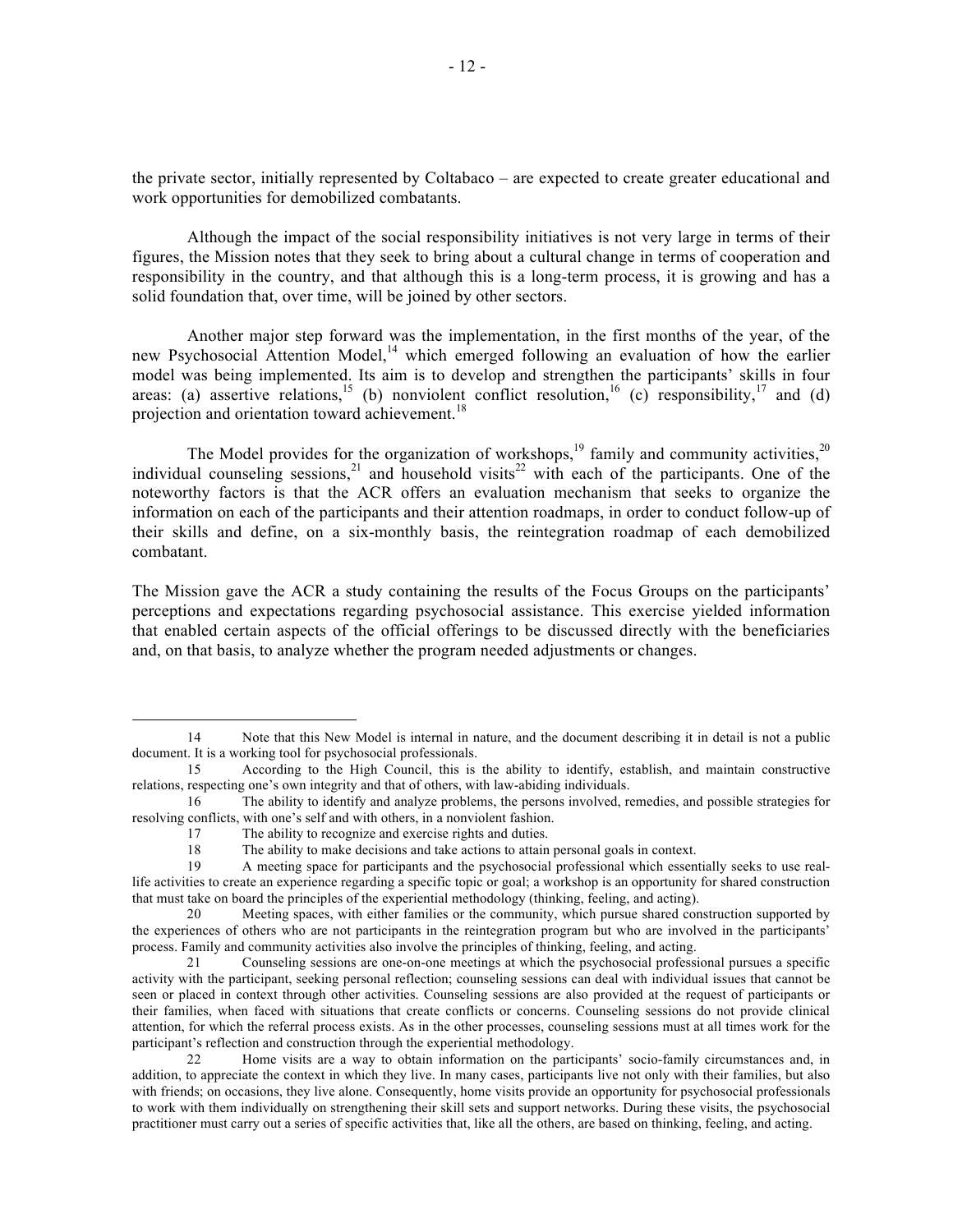The demobilized combatants' attitudes toward psychosocial attention confirms the Mission's position on the importance of this service, which has been acknowledged as a tool for coexistence that enables them to establish better and closer relations with their families. One of the aspects that the participants appreciate the most is that it is a service that touches on their day-to-day lives and with which they are in permanent contact.

The different focus groups organized by the Mission have revealed that demobilized combatants place considerable importance on community reintegration as key element in tackling stigmatization and on the need to continue working with the participants to bring the topic of drug and alcohol use more into the open.

MAPP/OEA notes the ACR's geographical presence and the personnel it has deployed in different regions of the country, which has strengthened the attention given to participants. For the Mission, it is clear that proximity between officialdom and communities is essential for the successful pursuit of a program that, as of August 2009, had 20,400 active collective participants. For that reason, mechanisms must be ensured to preserve the progress made with the participants and keep their reintegration roadmaps up to date. Regrettably, the Mission has noted that in Mojana Sucreña, Montes de María, Arauca, and the municipalities of Tumaco (Nariño) and La Dorada (Caldas), participants report a low level of satisfaction with the ACR's weak presence and the reduction in the number of activities carried out.

In the area of academic training, efforts must be made to consolidate the mechanisms for overseeing and following up on the progress made by demobilized fighters, to ensure a supply of educational services in line with each individual's process and the needs they have to complete that process and secure employment. In this regard, it has been noted that some demobilized combatants prefer to repeat their primary education rather than see a reduction in the economic support given for reintegration.

To prevent the repetition of such situations, psychosocial attention must serve to strengthen the participants' attitudes regarding the benefits offered by the State and the need for successful completion of their reintegration roadmaps. The major efforts being made with reintegration by the ACR and the competent institutions must be acknowledged, but equally necessary is the commitment of the program's participants toward returning to civilian life.

## **Community Reintegration**

During the period covered by this report, the Mission assisted and monitored the community reintegration pilot projects in Antioquia, Casanare, Meta, Guaviare, Neiva (Huila), Sincelejo (Sucre), Bajo Cauca (Antioquia), Tuluá (Valle del Cauca), and others. Although each of these processes are at different stages of completion, mention must be made of the progress made with the projects in Antioquia, which is largely due to the dynamism of the ACR's communities area in that department. Similarly, MAPP/OEA has noted that the projects in Sincelejo (Sucre) and Bajo Cauca (Antioquia) enjoy high levels of acceptance.

One of the obstacles to community reintegration that has been identified, however, is the perception among many communities that demobilized combatants receive greater benefits. This leads to resentment of the participants, which is combined with the mistrust that many still feel toward them. In addition, a generally low level of participation by demobilized fighters has been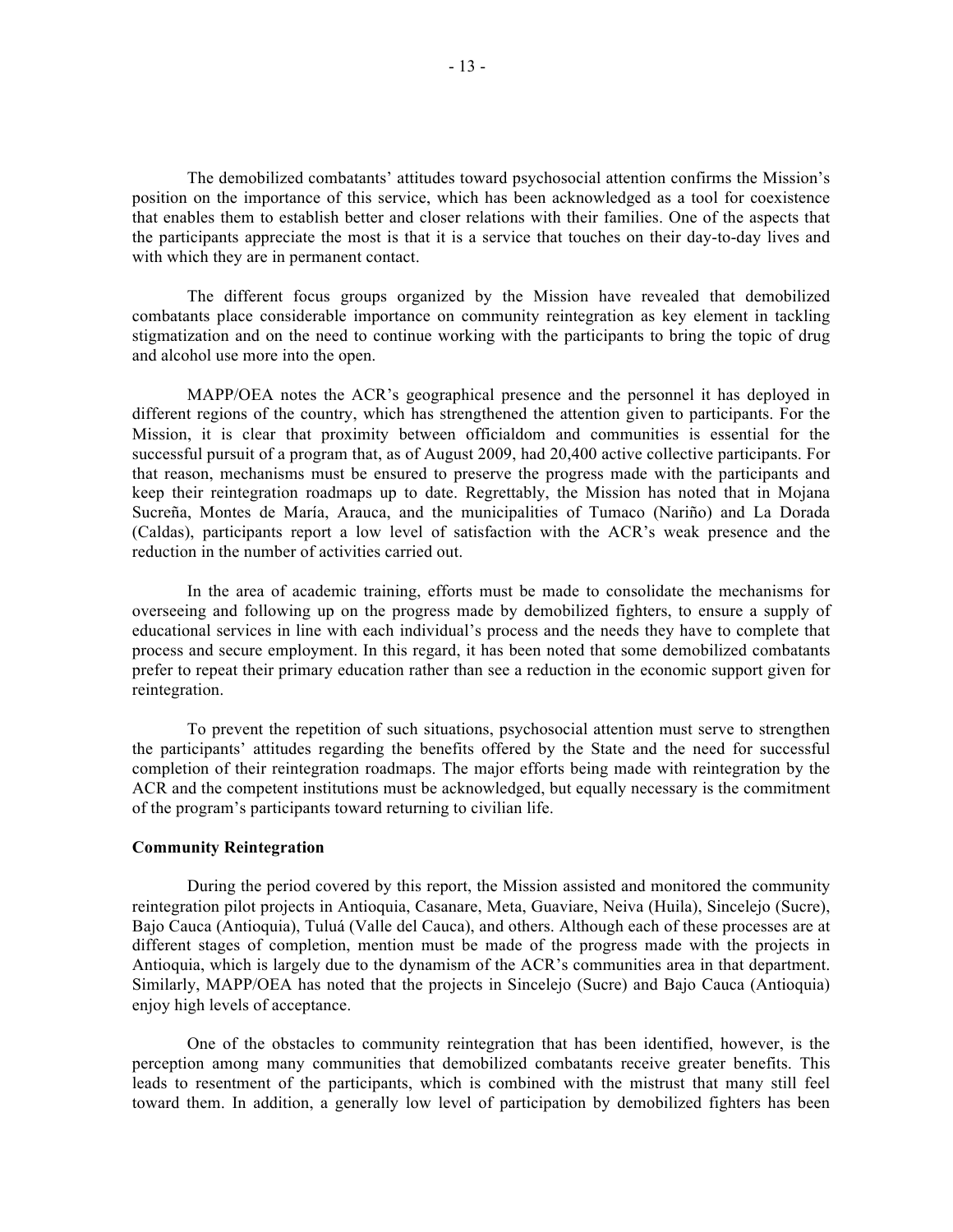detected; this could be the result of several factors, such as the location of the project (some are in areas with low numbers of demobilized fighters, due to their subsequent displacement), the security situation, stigmatization, or a lack of commitment on the part of some former combatants.

The Mission has underscored the vital importance of participation by local authorities in the projects, not just to ensure their sustainability, but also to provide guidance, information, and support. In some regions, however, the local authorities remain uninterested, uninformed, and disconnected from the reintegration process.

Equally important is the decentralization of ACR officials to the regional level, for following up on projects and relations with the CNRR. The Mission sees a need to return to the agreement signed by those agencies late last year in order to create joint lines of intervention that can simultaneously benefit both the demobilized combatants and the communities.

### **Security Situation of Demobilized Combatants**

MAPP/OEA again notes its concern regarding the security situation of demobilized combatants, who continue to face threats, intimidation, killings, displacement, and recruitment. Although this difficult situation is present in much of the country, it is felt most strongly in those areas where disputes have arisen or persist between emergent structures, such as Antioquia (particularly in Medellín) and Córdoba.

The Mission's verification efforts reveal that in many cases, although demobilized combatants feel insecure, they do not report the threats made against them or the attacks they suffer. There are three possible causes for this: the existence of a group of demobilized combatants who do not report they are being pressured because they are engaged in illicit activities and do not wish to attract the authorities' attention; in second place, the participants greatly mistrust the security forces and officialdom, in part because of the security forces' alleged irregularities with respect to the emergent structures; and, finally, demobilized combatants who are at risk do not want to file complaints and raise their profile or be identified as such, on account of the security measures that might be adopted.

MAPP/OEA commends the great efforts made by the ACR to ensure that security studies are conducted as swiftly as possible, to reduce the risk of demobilized combatants suffering attacks or losing their lives while studies are being prepared. According to information from the ACR, previously it took an average of 93 calendar days for a case to be examined and resolved; now, the average processing time has been significantly reduced, to 52 days, and 14% of cases are dealt with on a timely basis.

### **Prevention of Recruitment**

The Mission has been working in close collaboration with the Intersectoral Commission to Prevent Recruitment  $(CIPR)$ ,<sup>23</sup> attending on-site visits and supporting its activities. In addition,

 <sup>23</sup> The CIPR was created in 2007 and comprises the government agencies with responsibilities for the topic. Seven strategies have been adopted for its work: (1) Connecting the intersectoral prevention policy with the policies, plans, and programs of national, international, regional, social, and public agencies dealing with the prevention of recruitment and the use of children. (2) Encouraging a cultural transformation in families, communities, and institutions so that children, adolescents, and young people are seen as subjects of rights. (3) Invigorating and consolidating family, social,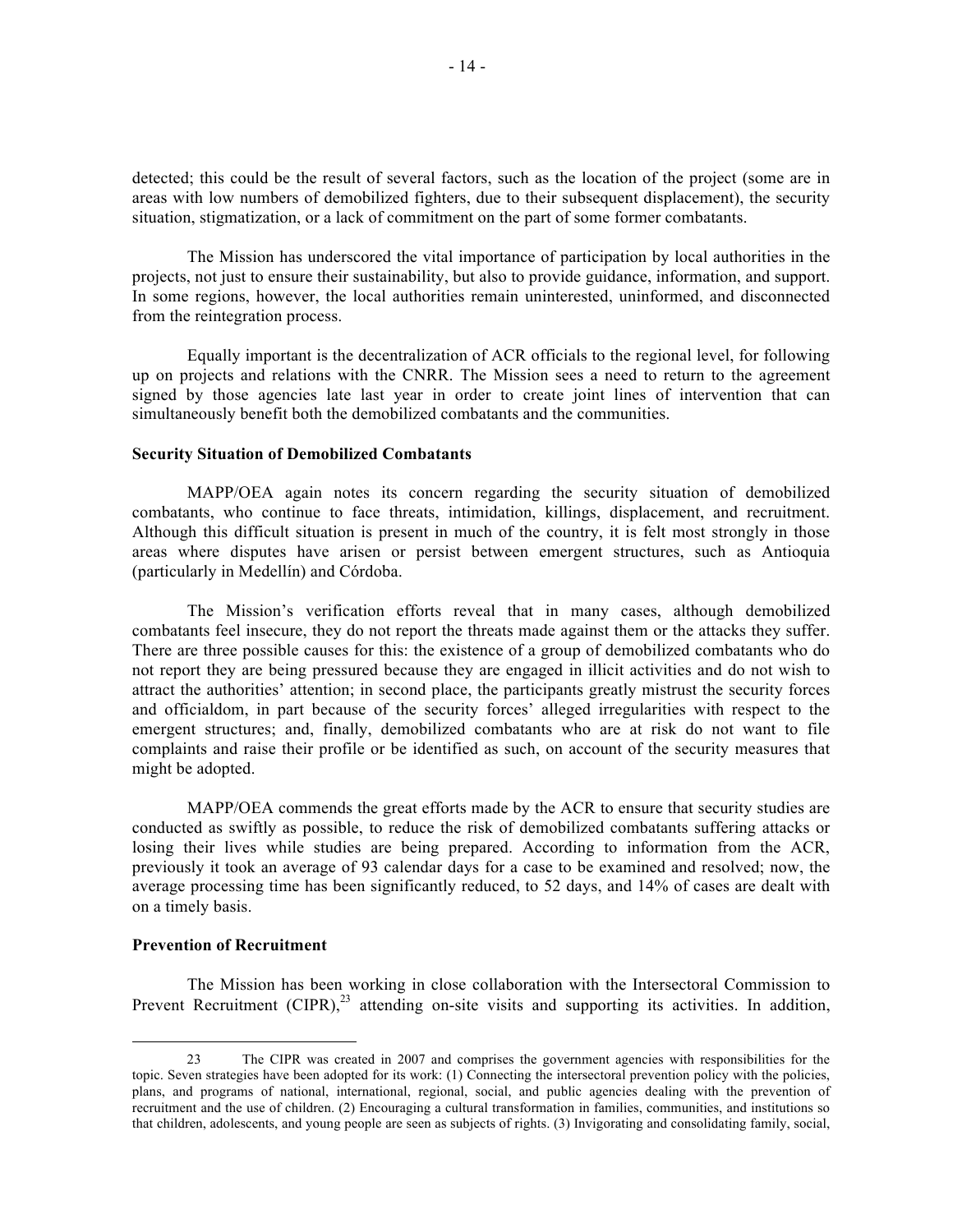support was given to the various recruitment prevention panels set up in Bogotá, Cesar, and Antioquia, and help was given to their installation in the departments of Cauca and Valle del Cauca. The Mission is concerned that the Antioquia panel has not recommenced its activities several months after the departmental government decided to stop its work in order to draft a new decree defining its functions.

The installation and operation of these panels has been acknowledged as providing an important forum for work and ties between regional institutions and, for that reason, it is important that those initiatives be maintained, that the participating agencies show a constant commitment to them, and that tangible results are produced.

The Mission has noted that the threats and killings made against the demobilized population are the product of the emergent structures' recruitment attempts. Thus, identifying former combatants participating in the Program has become a goal for those illegal structures: that is the case in Cesar, Guajira, Magdalena Medio, the Pacific coast municipalities of the departments of Nariño and Cauca, and in the Bajo Cauca of Antioquia, where demobilized combatants are easily detected as they attend psychosocial workshops and other activities.

At the same time, the existence of recruitment opportunities poses an obstacle to controlling their return to arms. The Antioquia departmental government ordered a study<sup>24</sup> that was carried out in municipalities away from the Aburrá Valley. Called "Measurement of Security Perceptions during Reintegration," responses were received from 2,704 of the 4,557 contacted active participants in psychosocial attention workshops. Of the respondents, 79.4% stated that they had been approached by armed groups offering recruitment during the previous year.

In addition, the Mission has detected that in regions such as southern Cesar, Casanare, Villavicencio (Meta), La Dorada (Caldas), Barrancabermeja (Santander), Tumaco (Nariño), and San José de Guaviare (Guaviare), demobilized combatants report constant offers for them to return to illegality. Emergent structures have been identified as recruiting by offering illegal urban activities (transporting drugs and weapons, patrolling city neighborhoods, and intelligence activities), in which demobilized combatants would be less visible. In this way, they form ties with the structure until they can carry out other tasks and rise through the ranks.

In some cases, one recruitment method used is to involve people, particularly young people and minors, through the use of drugs, in order to create an addiction and to give young people objects of value or money so they can show their friends and acquaintances the power available through joining the group.

and institutional networks for preventing violence against children and organizing vigils for the rights of children. (4) Encouraging the participation of children and adolescents by preparing and systematizing Land Maps. (5) Strengthening social policy councils and children's committees, networks, and panels for the design and implementation of public policies that provide children with comprehensive protection and prevent their recruitment. (6) Promoting legal education among adolescents, young people, and communities at justice homes and coexistence centers to prevent youth crime, recruitment, and exploitation. (7) Mobilizing society so that violations of the rights of children, including their recruitment and exploitation by organized outlaw groups, is repudiated and reported.

<sup>24</sup> "The department's Secretariat of Government and Peace Advisory Office hired Contactos y Productos Limitada C&P Ltda. to design an interview form, which was administered by the department, and to process and analyze the information produced." See: Introduction to the study "Measurement of Security Perceptions during Reintegration."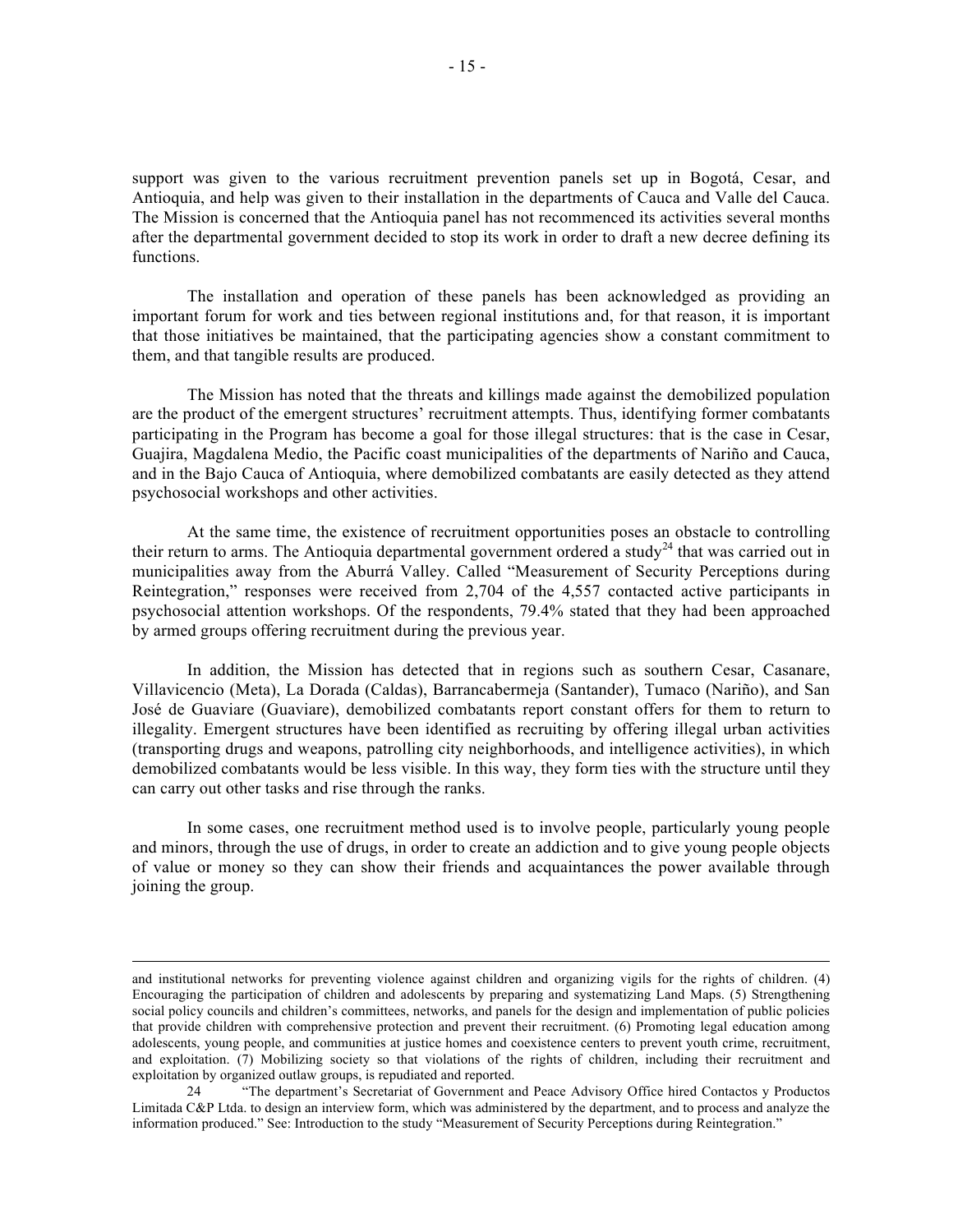Similarly, there is a worrying relationship between recruitment and certain cases in which entire households have been displaced in order to protect one family member. Particularly noteworthy is the illegal groups' recruitment of children and young people at the gates of schools and colleges.

### **IV. DISARMAMENT AND DEMOBILIZATION**

The Mission commends all the efforts the government is making to reduce the impact of emergent structures on certain communities. MAPP/OEA has had the opportunity to make recommendations and express concerns regarding the actions of those structures, with the aim of helping to build a strong peace process and to minimize negative effects on communities.

Over recent months, the government has taken major steps against those emergent structures. These include the simultaneous and coordinated police offensive that has been carried out in several of the country's departments, including Antioquia, Sucre, Norte de Santander, Cesar, Casanare, Cauca, Bolívar, with particular emphasis on three subregions: Bajo Cauca, Urabá, and Magdalena Medio. A large number of captured members from these structures have been brought before the courts.

The post-demobilization emergent structures continue to have an impact in various parts of the country. Although there have been some changes in the illegal dynamics associated with these groups, criminal acts and a focus on illicit economic activities remain a constant, which translate into disputes and alliances. Their ability to reorganize has also been noted; after their leaders are captured, a process of renewal takes place among the membership and within the control over their illegal activities and their corruptive power, which poses a constant challenge to the State.

MAPP/OEA sees with concern that in spite of the government's efforts to combat these emergent structures, some communities have not seen significant progress in their perceptions of the authorities' operations to tackle the situation; in particular, they speak of results at the local and regional levels, and the same situation has been recorded among demobilized fighters whose mistrust fuels their resistance toward the security forces. This happens because communities see scant results, are afraid to file complaints, suspect collusion on account of some corruption cases, and little progress is made in restoring trust in the legitimate authorities. The Mission has referred to this situation in the different discussion forums, noting that the institutions perceive similar concerns and that appropriate strategies to address it are being designed.

Having said that, the Mission would like to point out that these groups' actions in rural areas have not ceased: massacres, abductions, disappearances, and killings are still taking place. During the period covered by this report, massacres took place in Envigado (Antioquia), El Banco (Magdalena), Puerto Wilches (Santander), Cartago (Valle del Cauca), and Bajo Cauca (between the municipalities of Caucasia and Nechí in Antioquia). Although the perpetrators have not been identified, some of these incidents took place in the areas of influence of emergent structures, particularly in locations where disputes between such structures have been reported. According to the Presidential Human Rights and International Humanitarian Law Program, 24 massacres took place between January and October 2009.25

 <sup>25</sup> "Figures on the human rights situation and law enforcement operational results." January-October 2008 and 2009. Available on the web page www.derechoshumanos.gov.co.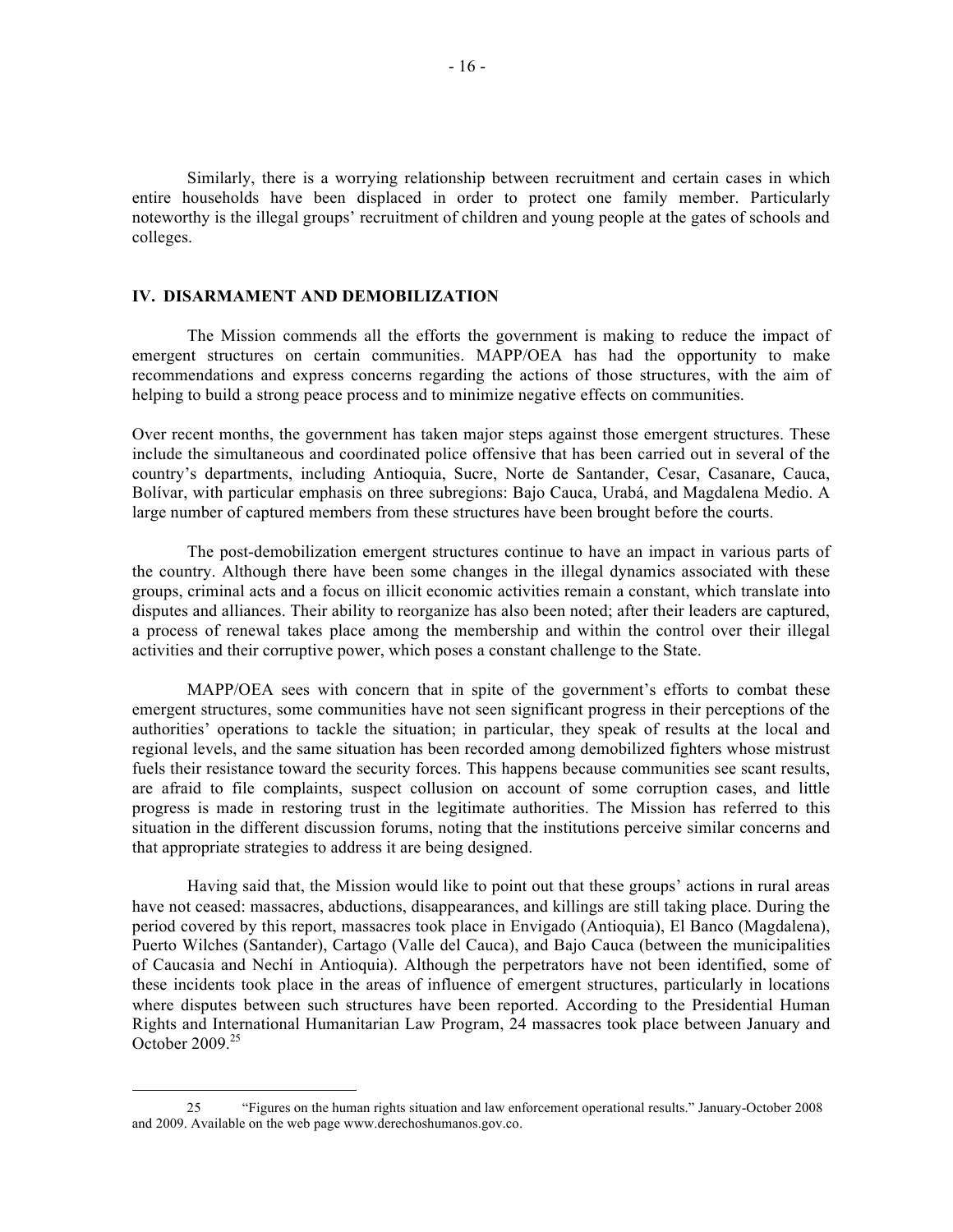In the municipality of Buenaventura (Valle del Cauca), the authorities report that murder and violence rates are falling. However, significantly different figures are given by the communities and their leaders, particularly as regards the topic of disappearances. The community claims that numerous posters are displayed in different neighborhoods to try and locate people who have disappeared. According to figures from the local authorities, 160 cases of alleged disappearances were reported in Buenaventura during 2009, 88 of which occurred during 2009 and 72 in previous years. Of the overall total of 160 reports of disappearances received during 2009, 30 cases involved the alleged disappearances of minor-aged children.

In other regions, the authorities have been affected; one such case was in Morales (Bolívar), where a municipal councilman was intercepted and abducted by an illegal armed group. When his captors were distracted, the councilman managed to escape and regain his freedom. At the same time, other officials from the same municipality who had also received threats relocated to other areas. In Tierra Alta (Córdoba), members of an emergent structure shot and killed a former leader of the Embera Katío indigenous group. And, in the municipality of Puerto Libertador (Córdoba), the leader of the San Antonio de Uré indigenous community was abducted by individuals suspected of being members of an emergent structure. The Inspector of Police in Tarazá (Antioquia) was murdered. In a rural part of that same municipality, the authorities located a grave containing the body of the president of the Bajo Cauca Campesino Association, who had been adducted by an emergent structure.

The situation in Cauca department is a cause for concern, particularly in the municipalities of Santander de Quilichao, Buenos Aires, and Suárez, where the actions of an emergent structure have threatened some community leaders, council members, and, most particularly, members of the region's indigenous and Afro-descendant communities. In addition, direct threats have been reported in San Marcos (Sucre), leading to the displacement of a number of inhabitants, some of whom decided to leave the municipality after refusing to meet extortion demands made by suspected members of the emergent structures.

In some regions that previously reported the presence of emergent structures, and disputes among them, MAPP/OEA has seen that resolved, specific actions by the State have expelled those groups' activities into other regions. One such case in Tamalameque (Cesar), which over recent months has been increasingly controlled by emergent structures who relocated from Aguachica (Cesar), the focal center for those groups' disputes. At the same time, the resolved actions of the security forces in Antioquia's Bajo Cauca and the south of Córdoba pushed the emergent structures toward the Gulf of Morrosquillo, where the population is now more affected.

In urban areas, particularly departmental capitals like Medellín, Bogotá, and Cali, crime rates – particularly for homicides – continue to rise. It must be noted that although violence is taking place in those cities, each one has its own particular features and characteristics, which makes it difficult to generalize about situations in which the participation and influence of emergent structures and other groups has been detected. The common factor these structures share is that they seek to dominate illegal economic activities previously controlled by small criminal organizations.

The forging of ties between emergent structures and urban crime gangs leads to the creation of complex, sophisticated, and dynamic networks responsible for widespread violence. This hinders the security forces' ability to identify and capture the guilty and bring them to justice.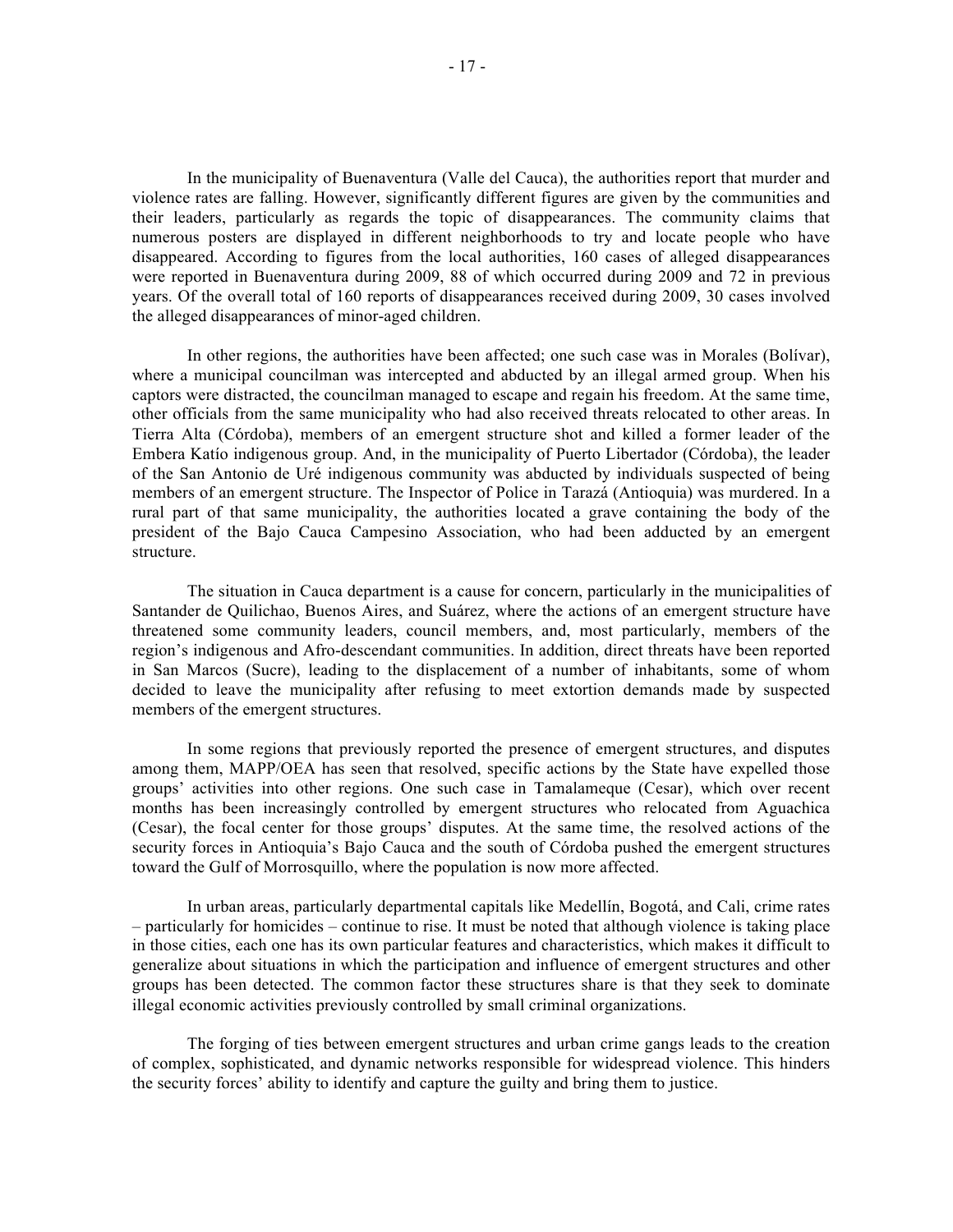Northern Valle, the coast of Córdoba department, and the Gulf of Morrosquillo are three regions that after periods of relative stability in their levels of security and tranquility, have suffered a notable decline during the months covered by this report, with very high crime rates as a result of emergent structures' actions. Communities in those areas are threatened with displacement and/or confinement. In response to their needs, the government has established Community Security Councils and has taken steps to curtail the structures' activities.

The emergent structures' actions have shown that they continue to directly affect community and social leaders, public officials, and the civilian population in general when they pose an obstacle to the pursuit of their illegal activities. Demobilized combatants have also been affected, in that they are the main target for recruitment and they suffer the most in those areas marked by turf wars for the control of illicit economic activities.

Threats published in pamphlets continue to be used to intimidate specific individuals or institutions. In the municipality of San Marcos (Sucre), a pamphlet making threats against officials of Social Action, the Committee for Disaster Prevention and Attention, and community leaders was found. In Carmen de Bolívar (Bolívar), threats were made against people who reported alleged irregularities in land transactions in the municipality. In November a group calling itself the "Los Rastrojos Urban Commandoes" issued a public communiqué in Nariño department, identifying various NGOs and international agencies, including the UNDP, as its political targets. Steps must be taken to cast light on these threats, which are creating a climate of unease and anxiety.

In order to obtain funds and bring pressure to bear on communities, the armed groups continue to extort tradesmen, business owners, and farmers and to demand protection money from them. The city of Bogotá has reported killings of individuals who, at one time or another, refused to pay for the "security" offered by "social cleansing" groups that impose curfews. In the department of Meta, the emergent structures organize illegal roadblocks at which they ask to be shown receipts for protection money payments made by merchants and workers before they will allow access to given places or the transportation there of foodstuffs, medicines, or work gear.

As a result of the control exerted by armed groups, it has been seen that some communities have self-imposed curfews and their inhabitants prefer not to leave their homes after certain hours of the night to avoid any kind of problem. This situation has been reported in certain neighborhoods in cities including Bogotá and Medellín and in municipalities such as Morroa (Sucre).

In the departments of Córdoba, Bolívar, Cauca, and Nariño, all areas with a high presence of emergent structures, there have been reports of armed clashes between those structures and the security forces. In a rural area of Policarpa (Nariño), members of an emergent structure attacked army units, killing one soldier. In San Pablo, Bolívar, men apparently belonging to an emergent structure clashed with police officers; one policeman was killed and another was injured. In a rural area of El Tambo, Cauca, a police patrol was ambushed by a group of guerrilla hold-outs in alliance with an emergent structure; four officers were injured. These incidents are significant in that they represent armed action by emergent structures against the State or in reaction to its actions.

## **V. COMMUNITIES AND VICTIMS**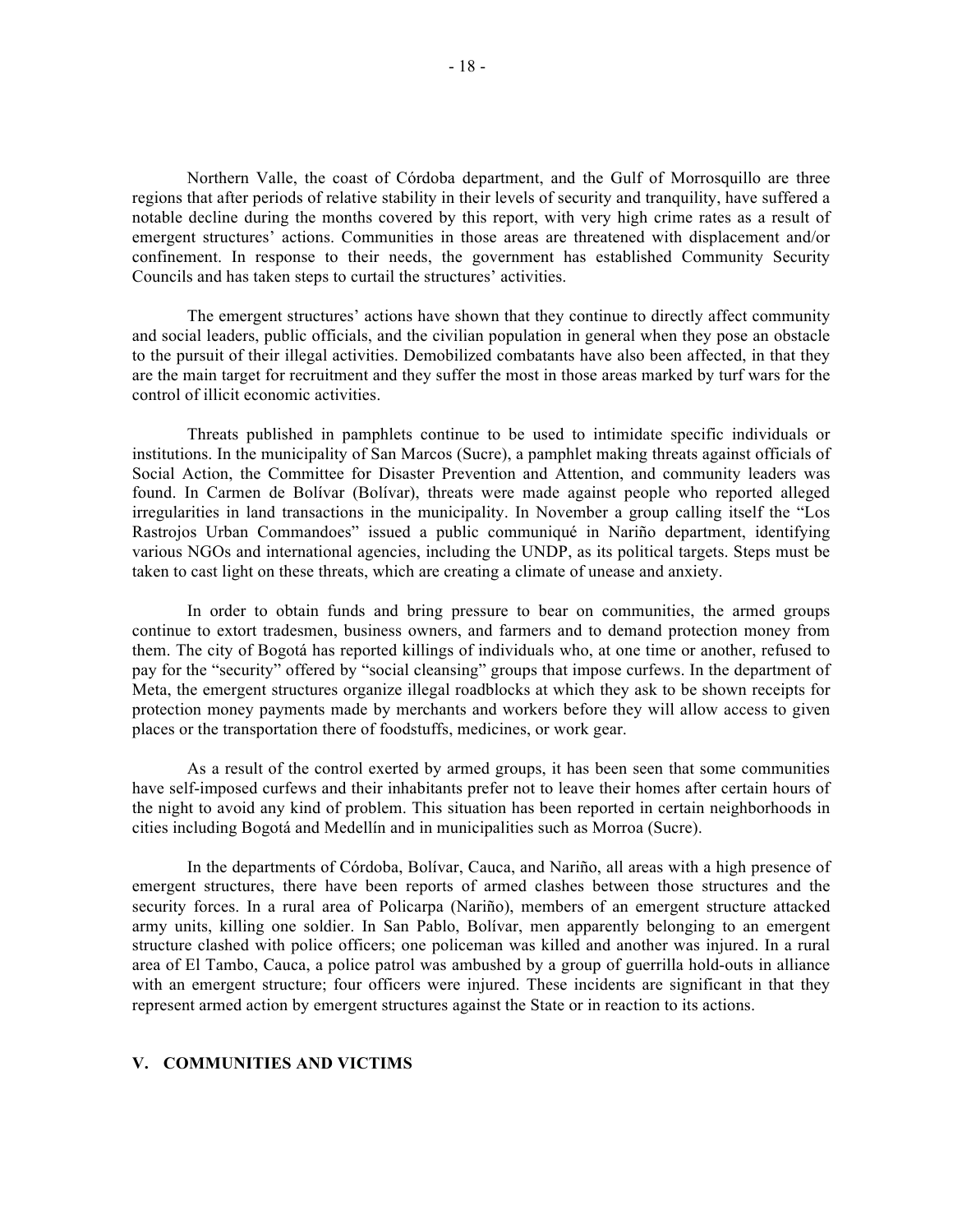During this period the Mission has continued to assist and monitor the Collective Redress Pilot Plan and the Historical Memory Working Group of the National Redress and Reconciliation Commission (CNRR), as well as its efforts to strengthen victims' networks. This work is related to the need to tackle the peace process comprehensively, assisting those communities that are facing the dynamics of reintegration, reconciliation, and reconstruction of the social fabric.

#### **Collective Redress**

MAPP/OEA monitors seven of the eight collective redress projects: (1) Mothers of La Candelaria (Medellín, Antioquia), (2) El Salado (Carmen de Bolívar, Bolívar), (3) La Libertad (San Onofre, Sucre), (4) El Tigre (Valle del Guamuez, Putumayo), (5) La India (Landázuri, Santander), (6) La Gabarra (Tibú, Norte de Santander), and (7) Buenos Aires (Cauca).

At present, all the projects are working on ensuring the vital minima<sup>26</sup> pursued by IOM/USAID. However, implementation of the pilot projects in general remains slow and isolated. Some communities are concerned that the dialogues and consultations carried out in the early stages did not involve all their inhabitants, and the subsequent validation phase of the process has not been broad in scope, leading to a lack of familiarity with it. The sectors not covered include those who live in rural areas and displaced victims. The Mission has recommended that the CNRR include continuous outreach instruments in the plans to resolve this situation.

The ignorance of the inhabitants of certain regions about the Collective Redress Pilot Plans needs to be addressed. At a focus group organized by the Mission in El Salado, 21.2% of the 33 people who attended the meetings stated that although socialization meetings had been held and the community had received information through their leaders, many questions remained unanswered and there was little clarity about the objectives and implications of the Redress Pilot Project and about its current status. There have also been low levels of participation in the pilot projects in El Tigre, La Libertad, and Buenos Aires. In the last location, some of the regional authorities have spoken of the possible emergence of rifts between the Afro-descendant and indigenous populations.

The participants recommend the CNRR work harder to speed up the projects, and they request greater emphasis on the psychosocial content. The Mission commends the CNRR on including a differentiated approach to gender and population groups in its adjustments to the project, in response to participants' requests. However, the different approaches followed by the CNRR at the national level and its regional offices in most of the pilot projects are creating greater confusion among participants and causing delays in implementation.

This lack of understanding is compounded by the disconnected participation of various agencies and the private sector, which fuels confusion among the victims, particularly with respect to the State's responsibility in providing redress. It must not be forgotten, however, that private sector involvement is of key importance in processes of this kind.

 <sup>26</sup> According to Constitutional Court judgment SU 995, the vital minimum is a fundamental right closely related to individual dignity, expressed in qualitative, not quantitative, terms, in that its content depends on each person's individual conditions. The entitlement is not necessarily equal to the current legal minimum monthly wage and depends on each individual's personal and family environment. Thus, each person has a different vital minimum, which ultimately depends on the socio-economic status he or she has acquired in life.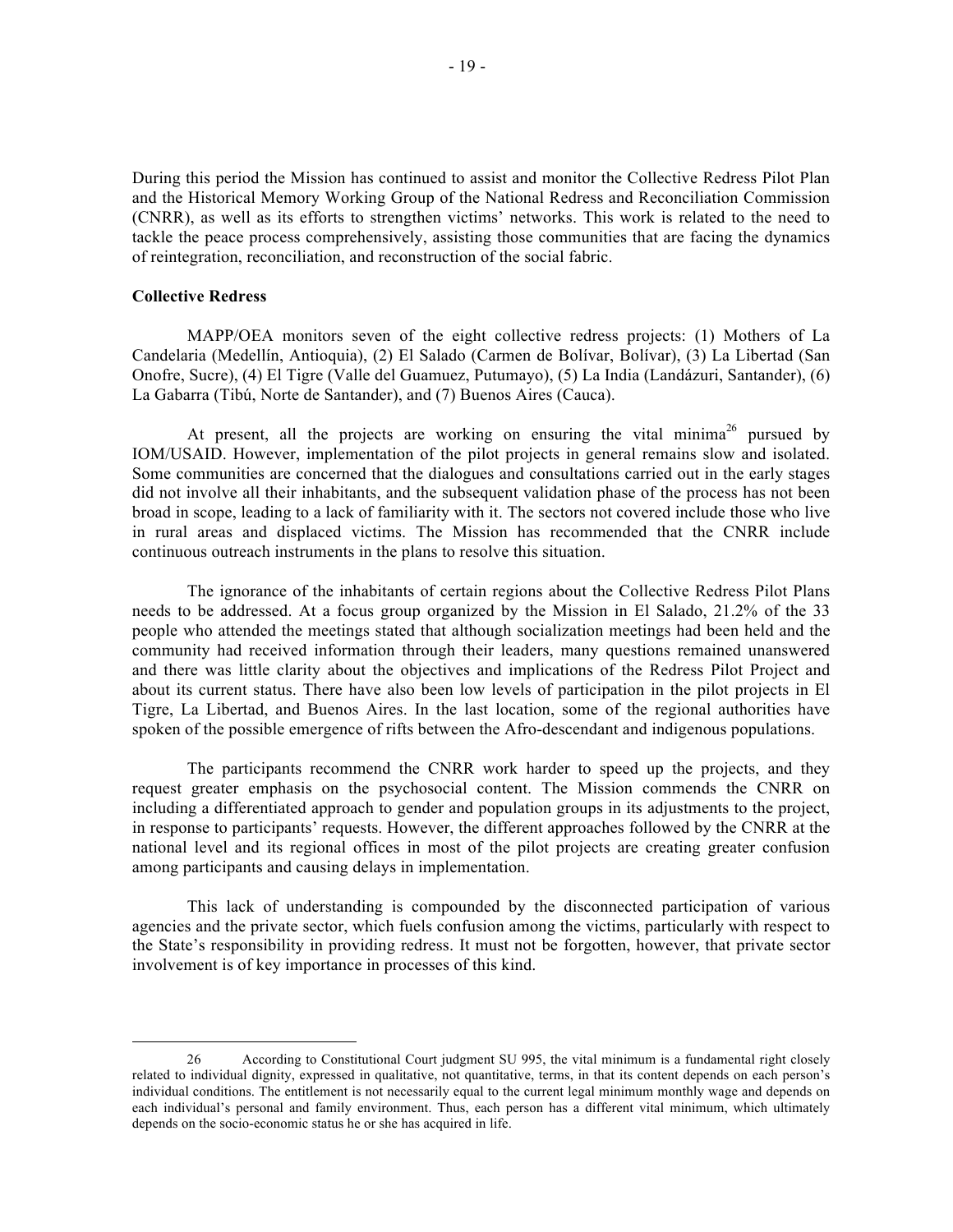MAPP/OEA applauds the commitment and attitudes of certain companies and media outlets in supporting initiatives of this type. However, they must coordinate with municipal and national authorities to avoid duplications of efforts and confrontations within communities, and to ensure the sustainability of the processes.

Among the achievements of the Collective Redress Pilot Plans, urgent and necessary actions have been taken.<sup>27</sup> Examples of this include the refitting of the health station and educational facilities in La Libertad, and of the health station in El Salado. However, it is essential that actions above and beyond the vital minima be taken in pursuit of comprehensive redress.

#### **Victims' Networks**

Strengthening the organizational processes of victims facilitates their access to appropriate attention; it raises participants' awareness of their rights and of the tools available for exercising them; it increases their possibilities for representation and dialogue with various official agencies; and it provides them with a venue for pursuing their grief processes.

For that reason, MAPP/OEA has been assisting with the strengthening of victims' networks. These networks gather together a total of 235 victims' leaders, representing more than 700 individuals in southern Cesar (municipalities of La Gloria, San Alberto, Tamalameque, Pailitas, and Pelaya), Nariño (municipality of El Rosario), in the Montes de María region, Baja Cauca, and Norte de Santander.

Mention should be made of the support received during this period for the creation of a network in Pelaya, where the Health Secretary promised to provide three psychologists to assist victims and work is already underway on drafting the organization's statutes. The Tamalameque network has received similar support from the municipal legal representative and the Secretary of Government. In the municipality of El Rosario, Nariño, emphasis has been placed on the psychosocial component.

Also significant are the efforts to strengthen the victims' network led by the Association of Indigenous Councils of Northern Cauca (ACIN). This process of legal and psychosocial assistance and harmonization takes into account the traditional rituals of the communities to which the victims belong. Six months after the project's launch, three victim attention events have been held and 302 cases have been documented. These include three cases of great significance for the Nasa people: the 2001 Naya and Gualandai massacres, and the San Francisco massacre of 2003. The Mission applauds the inhabitants of the region's indigenous communities for accepting the support and allowing MAPP/OEA to enter their territories.

In spite of the progress, MAPP/OEA has identified a series of challenges facing victims' networks;<sup>28</sup> these include strengthening the psychological assistance given to leaders, their knowledge of Law 975, organizational capacities,<sup>29</sup> and leadership skills.

 <sup>27</sup> When communities report high rates of vulnerability, threatening the provision of vital minima, the CNRR must urgently pursue the actions necessary to satisfy their basic levels of rights.

<sup>28</sup> There are five components: Strengthening leaders who are victims; strengthening victims' organizations; psychosocial attention; closer ties between institutions and victims; historical memory.

<sup>29</sup> Ways to promote alternation in leadership, rotation of senior positions, transparent management of resources, legal incorporation formalities, etc.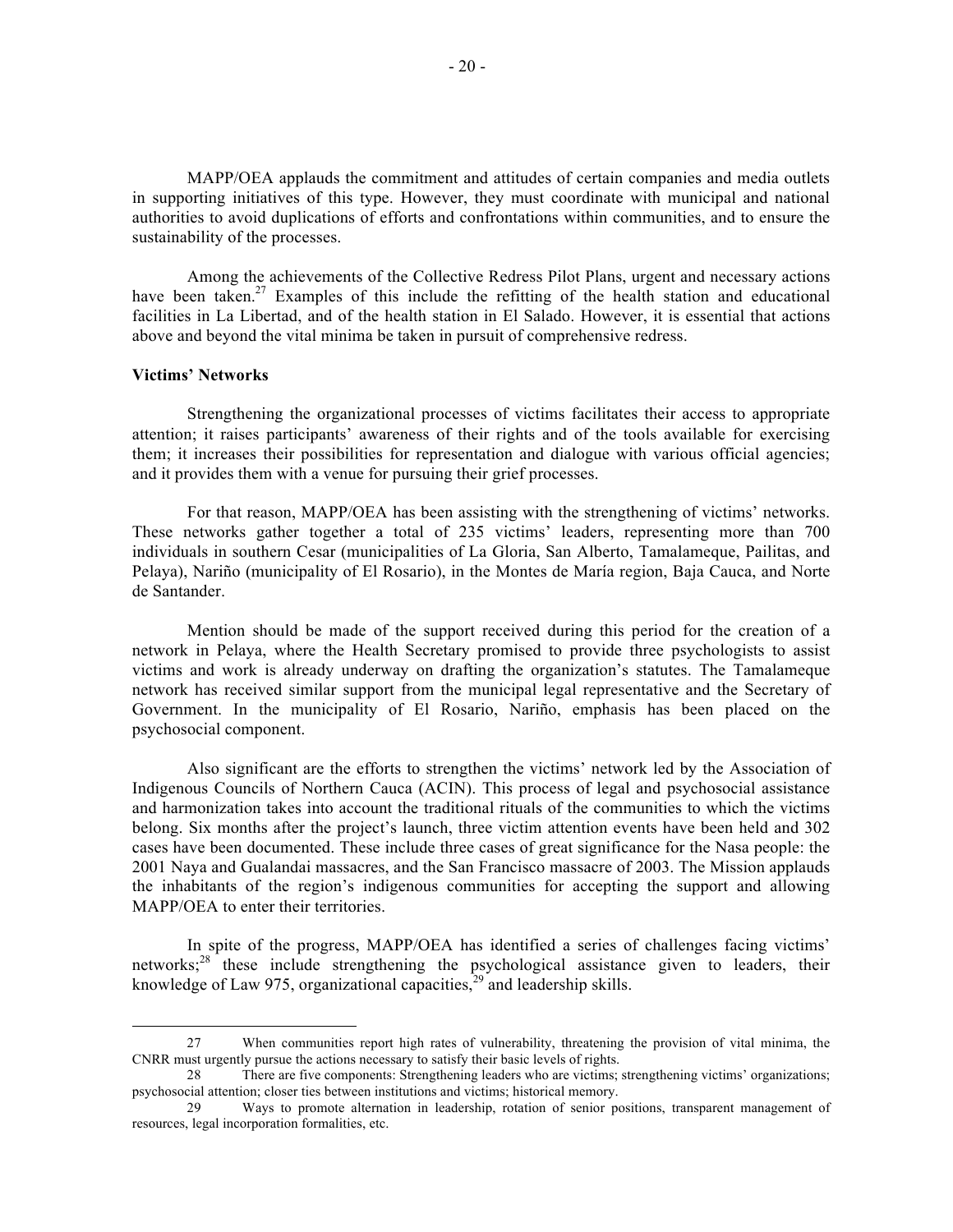The victims underscore the importance of maintaining open channels for communications with the institutions. This is a fundamental change, since in the early days, some victims' networks openly expressed their mistrust of the local authorities. Now, pockets of tolerance have emerged, where common agendas can come together. Notable in this regard is the interest of the victims to establish forums for dialogues with the institutions at the national level, whereby they recognize the public sector as the guarantor of their rights. Also noteworthy are the efforts made by some institutions to forge closer ties with communities. One example of this was the meeting of eight associations of conflict victims in Montes de María representing more than fifteen municipalities, which agreed to establish a minimum working agenda.

These closer ties with officialdom, together with the networks' achievements in their internal strengthening, mean that arenas for interaction – and not just by individuals, but collectively – are emerging, wherein the networks can build on their capabilities.

The Mission believes that attention and support for victims' networks can be further expanded by unifying and consolidating the information that exists about organizations affected by violence at all levels. That information is currently fragmented, and this leads to duplication of efforts and to organizations with greater political clout receiving benefits from various sources, while smaller organizations remain ignored. The Mission therefore recommends that efforts be made to raise the awareness of officials and social organizations regarding the importance of unified information systems to register victims at the municipal, departmental, and national levels.

MAPP/OEA regrets that some communities' processes for reconstructing the social fabric and ensuring nonviolence lead to threats against their participants. This was the case with the Indigenous Council of Jambaló, in Cauca department, which expelled the armed groups from its territory by means of resolution 003; as a result, more than ten of its leaders have lost their lives.

#### **Historical Memory**

The Mission commends the presentation of the public report into the massacre of El Salado (Bolívar) and the implementation of the Tool Box as a methodology for community-based reconstruction processes. We recommend, however, that it not be treated as an isolated instrument: it should instead be adopted as one element in an approach that covers pedagogical training and psychological attention for the leaders guiding those processes. Similarly, a broader dissemination strategy for this methodology must be consolidated.

In the area of community memory reconstruction processes, MAPP/OEA has been implementing the Collective Memory project in the settlement of Zabaletas (Buenaventura) in Valle del Cauca. What makes this initiative interesting is that the life story narratives will help recover not only the violence that took place in the community, they will also allow the daily lives of those people to be explored, through their oral accounts and photographs of their social, cultural, family, and religious conditions, enabling them, through that construction of a panorama of life, to begin to observe their present, past, and future.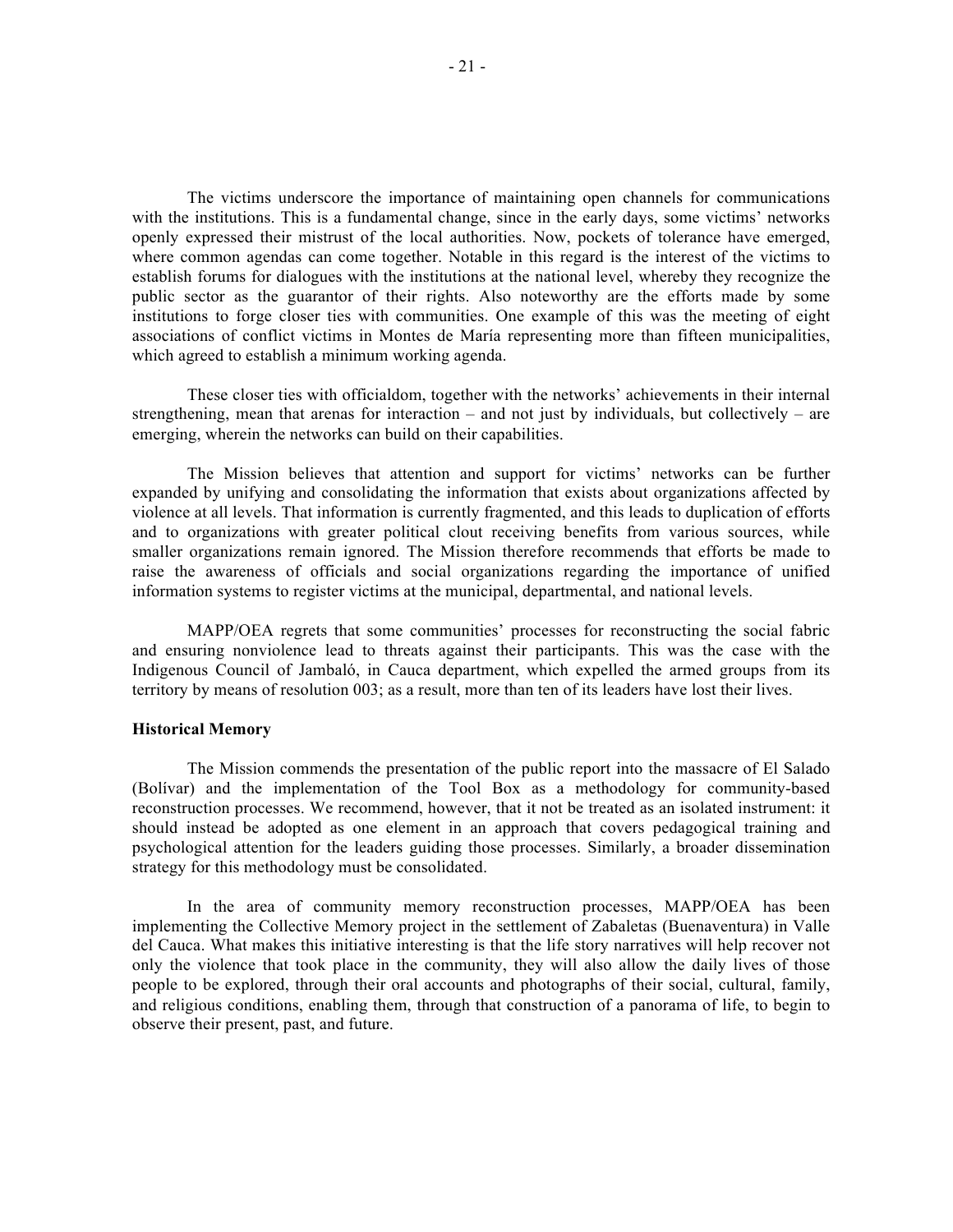## **VI. CONCLUSIONS**

1. The General Secretariat renews it commitment to and support for the Government of Colombia's peace process and it emphasizes the need to combine efforts to strengthen and consolidate the achievements made in the pursuit of peace. In addition, and bearing in mind the electoral process, it recommends avoiding the politicization of topics related to the Justice and Peace process in order to prevent causing anxiety among the victims.

2. Two and a half years into the enforcement of the Justice and Peace Law, the Mission believes that major progress has been made, even though no final judgments have been handed down. The efforts made by the various agencies of the judiciary in developing judgments must take due account of the flexibility of transitional justice processes and comply with contemporary international standards. That balance is healthy and positive for Colombia. The Mission hopes that 2010 will see adjustments that will allow the first Justice and Peace final judgments to be adopted.

3. The Mission believes that the creation of appropriate mechanisms for encouraging the participation of all Justice and Peace Law applicants is essential; this is because although a large number of incidents were perpetrated by middle-ranking combatants, the statements given by former commanders are vital in casting light on the macrocriminal dynamics as demanded by legal precedent.

4. The start of actions to restore land and homes to displaced victims should be noted. In those actions, their safety and that of the officials involved in the process must be ensured.

5. The Mission acknowledges the work of the Justice and Peace operators who, across Colombia's territory, make daily, anonymous efforts to ensure access by thousands of victims who live in remote areas and face difficult security conditions. The progress made with forging institutional ties at the local, regional, and national levels is a step in the right direction.

6. The Mission again states that the reintegration of former combatants into civilian life in Colombia demands the commitment of society as a whole to create venues for coexistence and the restoration of peace. We therefore commend the actions of the ACR in pursuit of the National Reintegration Policy and its specific programs, which they are constantly applying across a major portion of the country, as well as the involvement of the private sector that has been observed over recent months.

7. The perceptions of insecurity among demobilized combatants caused by incidents directly affecting them require that the authorities improve the mechanisms available for their safe and stable reintegration and adapt the protective measures offered in cases requiring special attention.

 8. Particular emphasis must be placed on the recruitment phenomenon. This problem is increasingly affecting both demobilized fighters and young people, adolescents, and children in various parts of the country. Of particular concern is the recruitment situation being faced by minoraged members of indigenous populations in their own territories.

9. The Mission is concerned about the outbreaks of violence between emergent structures observed in recent months, which are affecting communities in all kinds of ways; this phenomenon is particularly apparent in certain rural areas and in neighborhoods of such cities as Bogotá, Cali,